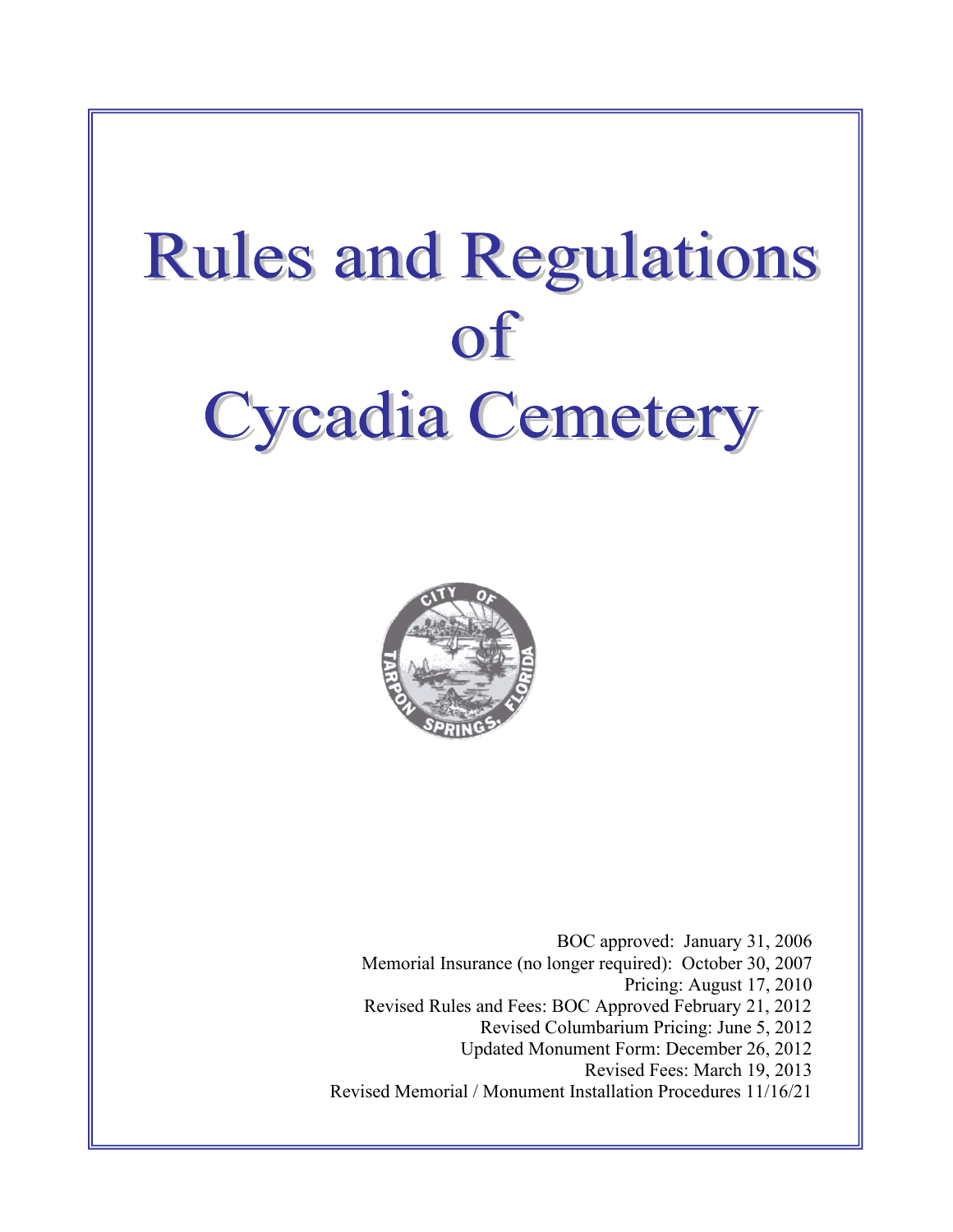# TABLE OF CONTENTS

| I.       |                                                              |  |
|----------|--------------------------------------------------------------|--|
| II.      |                                                              |  |
| III.     |                                                              |  |
| IV.      |                                                              |  |
| V.       |                                                              |  |
| VI.      |                                                              |  |
| VII.     |                                                              |  |
| VIII.    |                                                              |  |
| IX       |                                                              |  |
| X.       |                                                              |  |
| XI.      |                                                              |  |
| XII.     |                                                              |  |
| XIII.    |                                                              |  |
| XIV.     | FLOWERS, ORNAMENTS, PLANTS, BASKETS/RECEPTACLES/FLAGS/ETC 23 |  |
| $XV_{-}$ |                                                              |  |
| XVI.     |                                                              |  |
| XVII.    |                                                              |  |
| XVIII.   |                                                              |  |
| XIX.     |                                                              |  |
| XX.      |                                                              |  |
| XXI.     |                                                              |  |
| XXII.    |                                                              |  |
| XXIII.   | MONUMENTS PLOT IMPROVEMENT FORM ERROR! BOOKMARK NOT DEFINED. |  |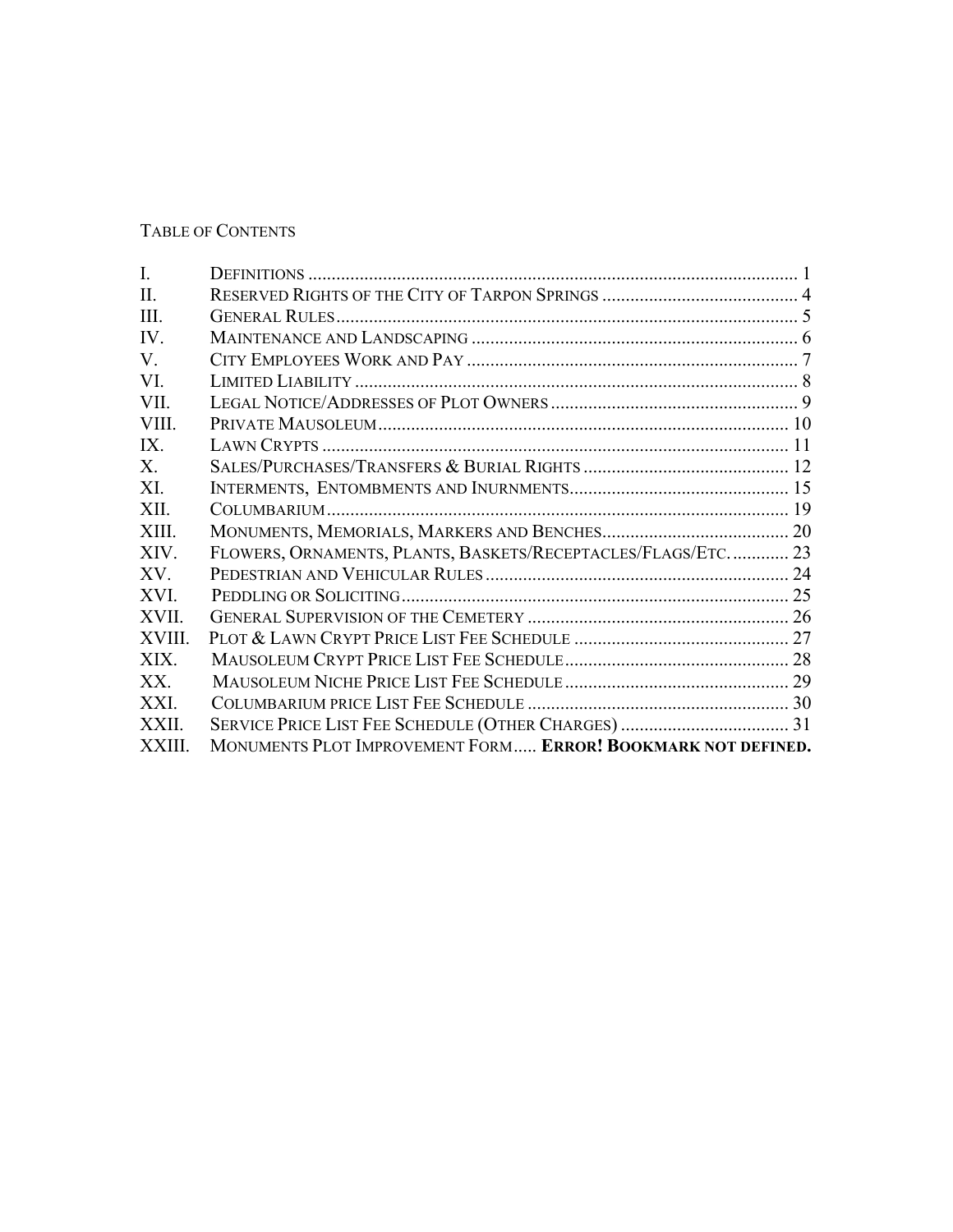# <span id="page-2-0"></span>**I. DEFINITIONS**

**BURIAL VAULT** means a primary receptacle for the placing of a casket containing a deceased person. The term shall be synonymous with "underground crypts" or "sand box".

**CASKET** shall mean a container, designed for the encasement and interment or entombment of human remains, which has handles or other construction which allow it to be moved from place to place manually and capable of supporting its content when resting on two supports no more than six inches from its end.

**CEMETERY** shall mean a place dedicated to and used or intended to be used for the permanent interment or entombment of human remains. A cemetery may contain:

- land or earth interment
- inurnment
- entombment
- $grave(s)$
- mausoleum(crypts and niches)
- $\bullet$  lawn crypt(s)
- private mausoleum(s)
- columbarium or other structure
- cremation scattering gardens
- or place used or intended to be used for the interment or entombment of cremated human remains;
- or any combination of one or more of such structures or places.

**CITY** means City of Tarpon Springs.

**COLUMBARIUM** means a structure or building, substantially exposed above the ground and which is intended to be used for the inurnment of cremated remains.

**COPING** means the decorative border around grave space(s) made of material approved by the City.

**CRYPT** shall mean a receptacle, constructed of reinforced concrete, granite or marble, for the placing of a casket containing a deceased person.

**DISENTOMBMENT** means the removal of a casket or urn containing human remains from a mausoleum, columbarium, or private mausoleum.

**DISINTERMENT** means the removal of a vault, casket or urn containing human remains from an inground burial.

**DISINURNMENT** means removal of an urn or container of cremated human remains from a niche.

**ENTOMBMENT** shall mean the placement of human remains in a mausoleum, columbarium, or private mausoleum.

**GRAVE SPACE** shall mean a space of ground in a cemetery used, or intended to be used, for burial of human remains. Grave Spaces do not include the burial vault.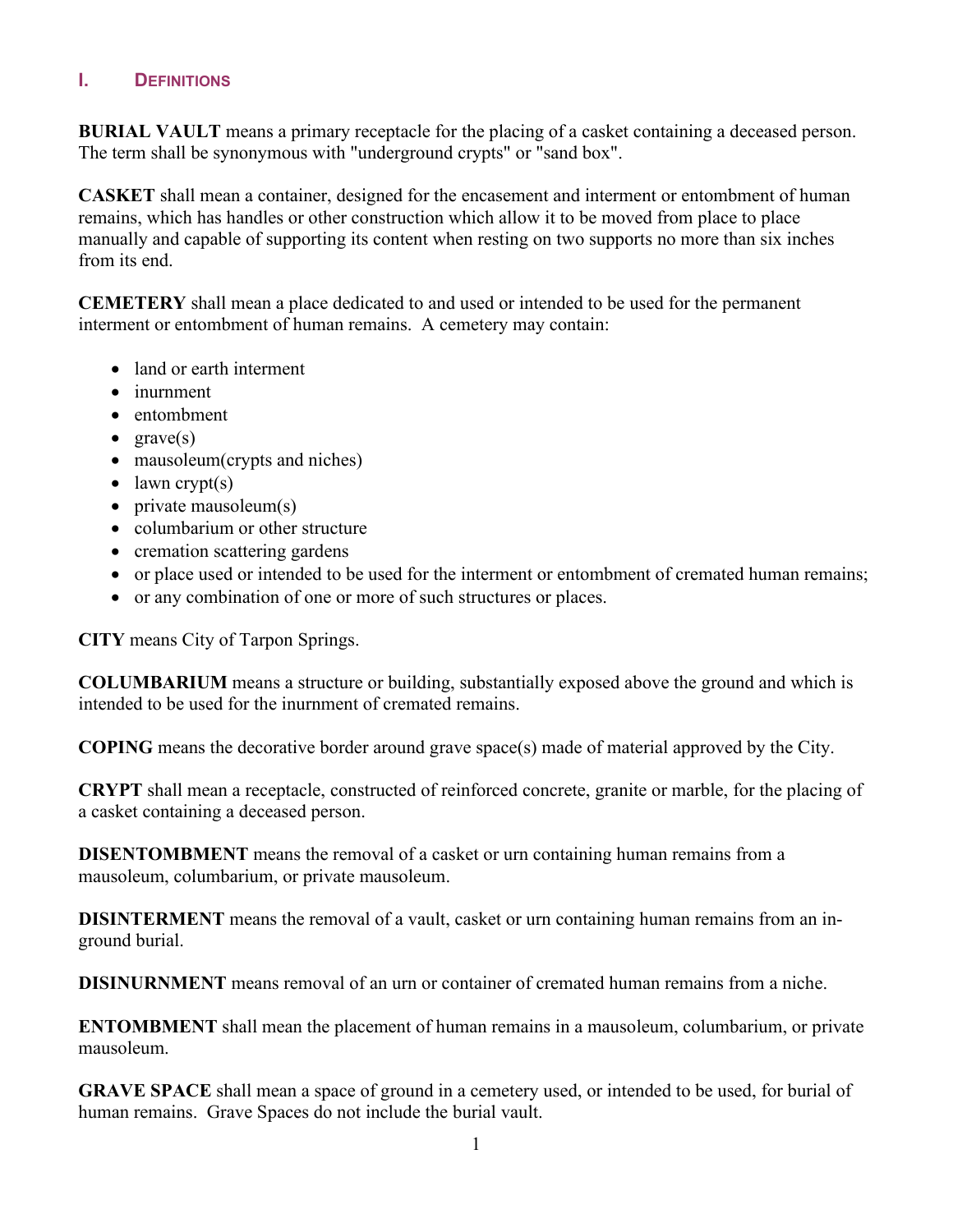**HUMAN REMAINS** shall mean the bodies of deceased persons and includes bodies in any stage of decomposition and cremated human remains.

**INTERMENT** shall mean the disposition of human remains by burial.

**INURNMENT** shall mean placing an urn or container containing cremated human remains in a niche.

**LAWN CRYPT** shall mean an underground tomb which shall be intended to be used for the interment of human remains. They may be single or double depth as determined by the City. They shall be constructed of reinforced concrete, steel and waterproof materials.

**MAUSOLEUM** means a structure or building which is substantially exposed above the ground and intended to be used for the entombment of human remains in crypts and niches.

**MEMORIAL/MONUMENT** shall mean a marker or structure upon or in any plot, crypt, or niche, placed thereon or therein, or partially therein, for the purpose of identification or in memory of the interred or entombed.

**NICHE** shall mean a receptacle in a mausoleum, columbarium or other City approved structures for the placing of cremains or ashes of human remains.

**NON-RESIDENT** means a person not residing within the corporate limits of the City of Tarpon Springs.

**OPENING/CLOSING FEES** are administrative charges to be paid to the City and may include, the opening/closing of a grave space, crypt, niche, lawn crypt, private mausoleum or columbarium; and may include an additional set-up fee for tent, chairs, lectern, carpet and attendants; interring of human cremains; witnessing of interment; and witnessing the scattering of human cremains.

**OWNER** shall mean the owner of rights of interment, or entombment, or inurnment.

**PLOT** shall mean space in the cemetery used, or intended to be used for the interment or entombment of human remains. The term includes and applies to one or more than one adjoining grave, or one or more than one adjoining burial crypt or vault.

**PRIVATE MAUSOLEUM** shall mean surveyed parcel of land in a designated area that provides above or below ground entombment, inurnment or interment. A standard Private Mausoleum parcel measures 16' x 16 '. Other sizes are available on a case by case basis only as approved by the city.

**PURCHASER** means a person purchasing a grave space, plot, lawn crypt, niche, mausoleum crypt or columbarium.

**RESIDENT** means a person residing within the corporate limits of the City of Tarpon Springs.

**RESIDENT FAMILY** (Per Resolution 2003-38) means a person residing within the corporate limits of the City of Tarpon Springs and is a father, mother, son or daughter. The purchaser will be allowed to purchase a maximum of two (2) in-ground burial plots. An additional plot may be purchased if a child has predeceased the parents and said child is to be interred at the time of purchase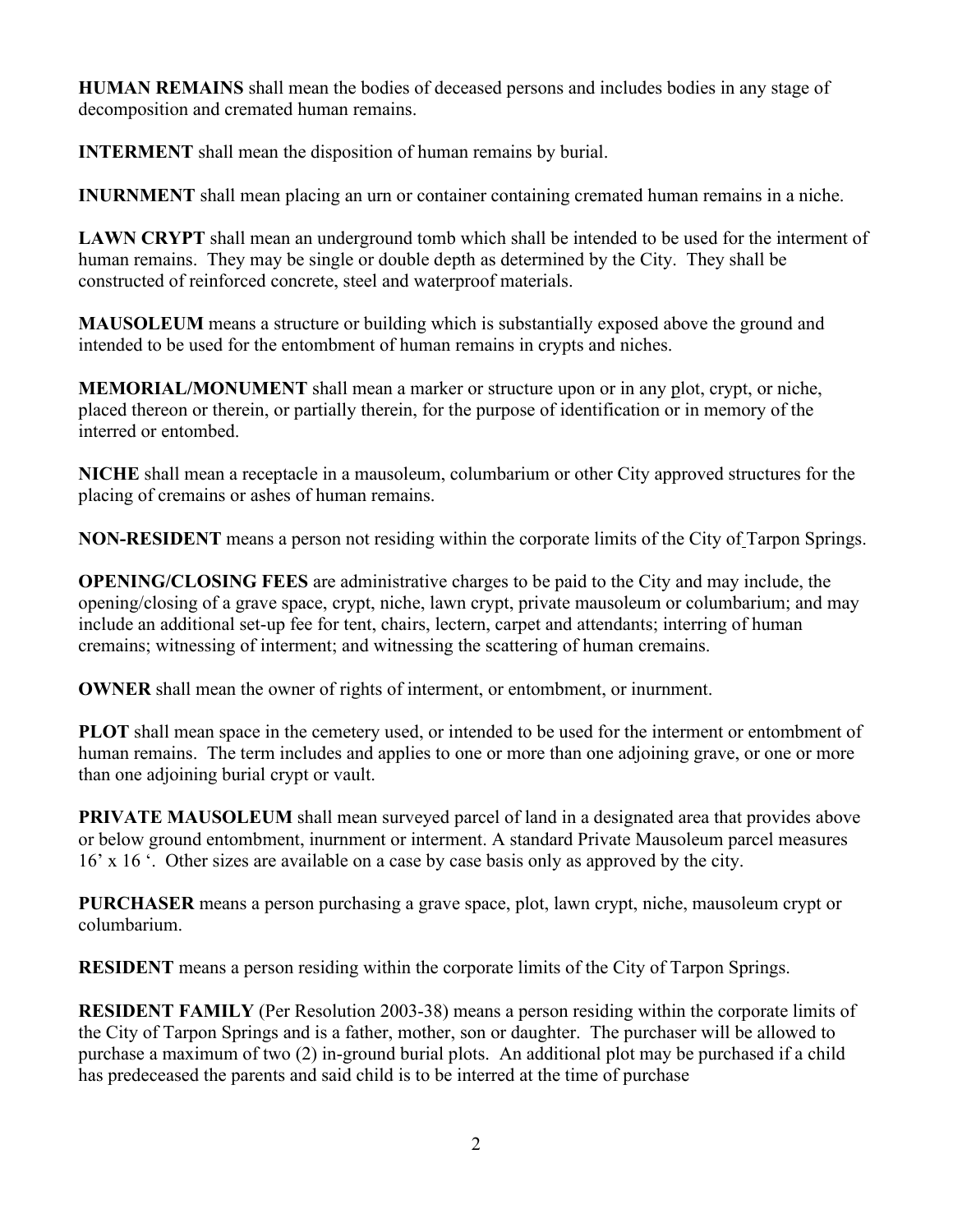**SCATTERING GARDEN** means a designated and dedicated area within the cemetery where cremated human remains can be scattered or otherwise placed by means approved by the City. This area will be preserved for access for purpose of remembrance.

**URN** means a receptacle design to permanently encase cremated human remains.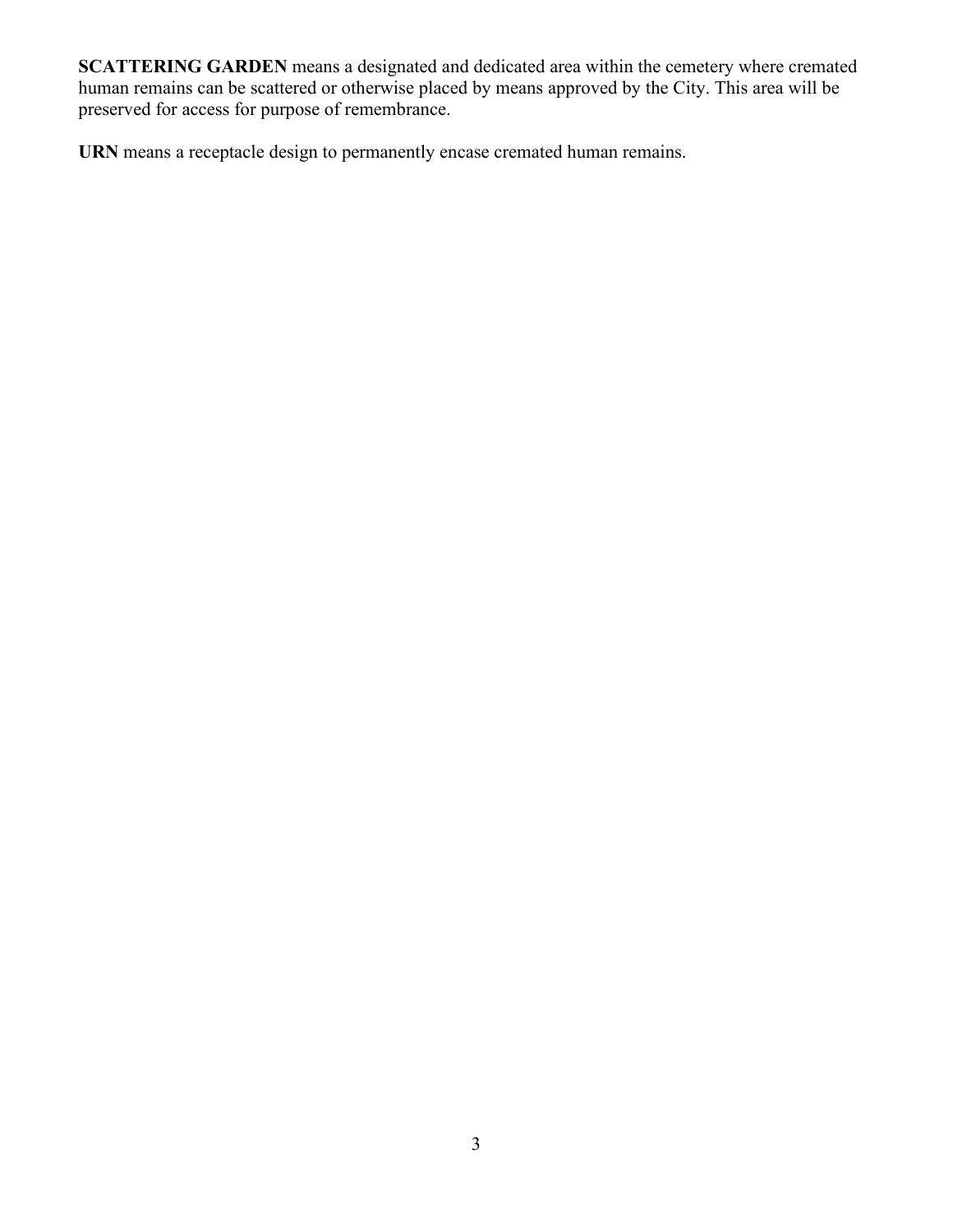# <span id="page-5-0"></span>**II. RESERVED RIGHTS OF THE CITY OF TARPON SPRINGS**

- (1) The right to enlarge, reduce, replant or change the boundaries or grading of the sections from time to time, including the right to modify and change the locations of or remove or regrade roads, drives and walks, or any part thereof, is hereby expressly reserved. The right to lay, maintain, and operate, or alter, or change lakes, pipe lines, fittings and gutters for sprinkling systems or other utilities, drainage to lakes, etc., is expressly reserved, as well as is the right to use Cemetery property, not sold to individual plot owners for Cemetery purposes, including the interring of human remains, or for anything necessary, incidental or convenient thereto.
- (2) The City reserves the right of ingress and egress on and over any plot or private mausoleum area.
- (3) Special cases may arise in which the literal enforcement of a rule may impose unnecessary hardship. The City therefore reserves the right, without notice, to make exceptions, suspensions, or modifications in any of these rules and regulations when, in its judgment, the same appear advisable; and such temporary exception, suspension or modification shall in no way be construed as affecting the general application of such rule.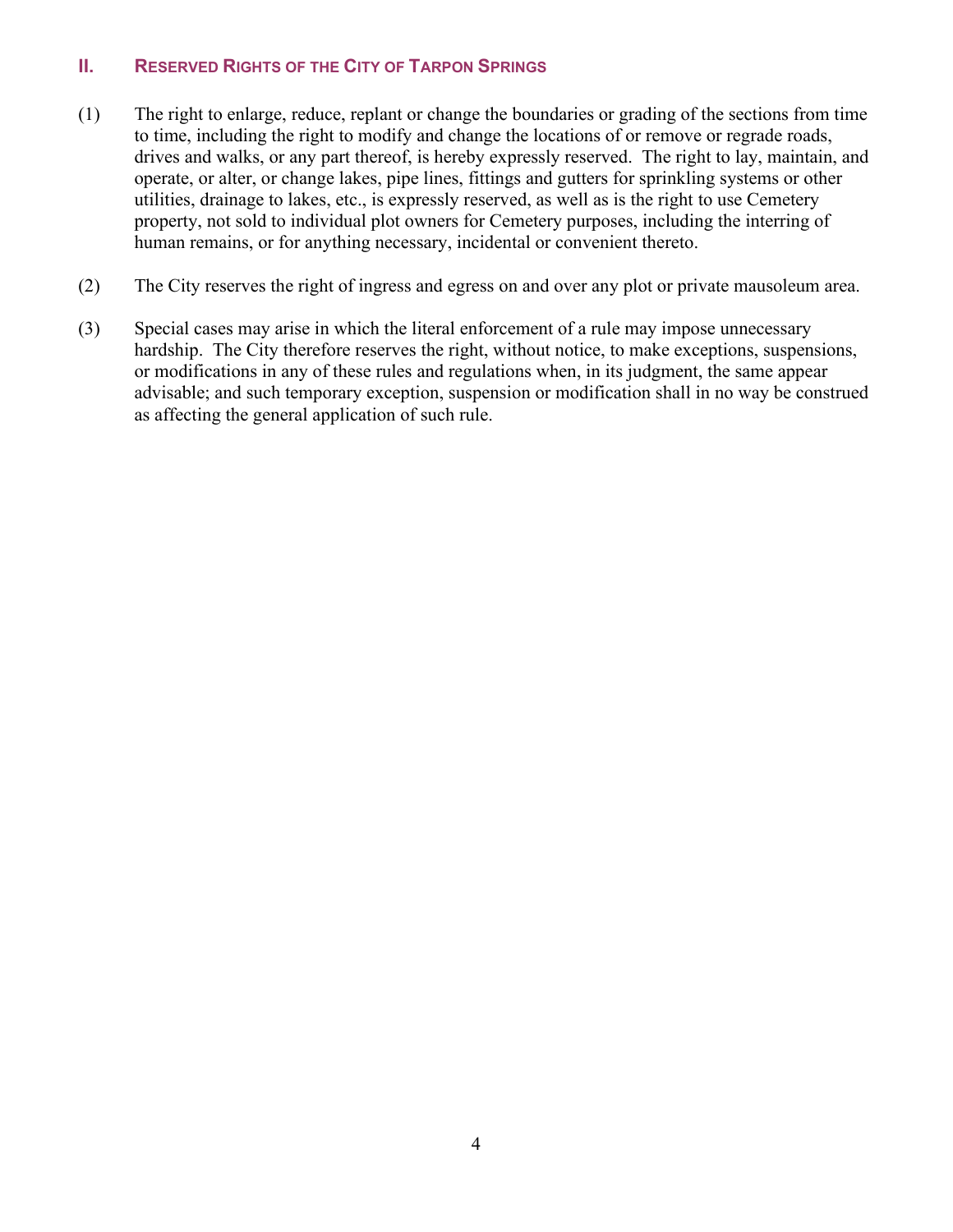#### <span id="page-6-0"></span>**III. GENERAL RULES**

- (1) The exclusive use of the Cemetery is for the interment, inurnment, entombment, or scattering of human remains and shall only be used for Cemetery purposes.
- (2) The City Manager or designee of the City of Tarpon Springs is responsible for the administration of the Cemetery and for the enforcement of all laws, ordinances, rules, regulations, policies and procedures pertaining thereto. The City Manager or designee shall also supervise all workers within the boundaries of the Cemetery grounds. The City Manager or designee may expel or have removed from the Cemetery any person who violates these rules and regulations or whose conduct is contrary to appropriate decorum in the Cemetery.
- (3) The City Clerk and Collector or designee shall be responsible for the Cemetery records, including transfers, interment or entombments, disinterments or disentombments, collecting - Cemetery administrative fees, establishing proof of residency/relationship, and executing applicable cemetery documents.
- (4) Access to the Cemetery will be permitted from sunrise to sundown, unless otherwise posted by the City Manager or designee. Cemetery Office hours, which are subject to change without notice by the City, is 8:00 a.m. until 4:30 p.m. The Cemetery records office, located in the City Clerk and Collector's office will be open from 8:00 a.m. until 5:00 p.m., Monday through Friday, excluding official City holidays.
- (5) Besides being subject to these rules and regulations, all interment or entombments, disinterments or disentombments and removals are made subject to the orders and laws of the properly constituted authorities of the County and State.
- (6) The City may at any time, with or without notice, adopt new rules and regulations, or amend, alter or repeal any of these rules and regulations or increase Cemetery or administrative fees when deemed necessary and in the publics' interest.
- (7) The City preserves the right to compel all persons coming into Cycadia Cemetery to obey all rules and regulations adopted by the City.
- (8) No pets are allowed to roam in the cemetery. No pets allowed on the cemetery grounds, except in vehicles.
- (9) If someone other than the owner(s) are to be placed in the designated space, then the required paperwork shall be properly completed as required by the City Clerk's office. Failure to provide required paperwork may result in a delay of interment, inurnment or entombment.
- (10) No alcohol, food, beverage is allowed to be left on cemetery property.
- (11) Propane tanks or propane fueled lights are no longer allowed to be installed on the cemetery property.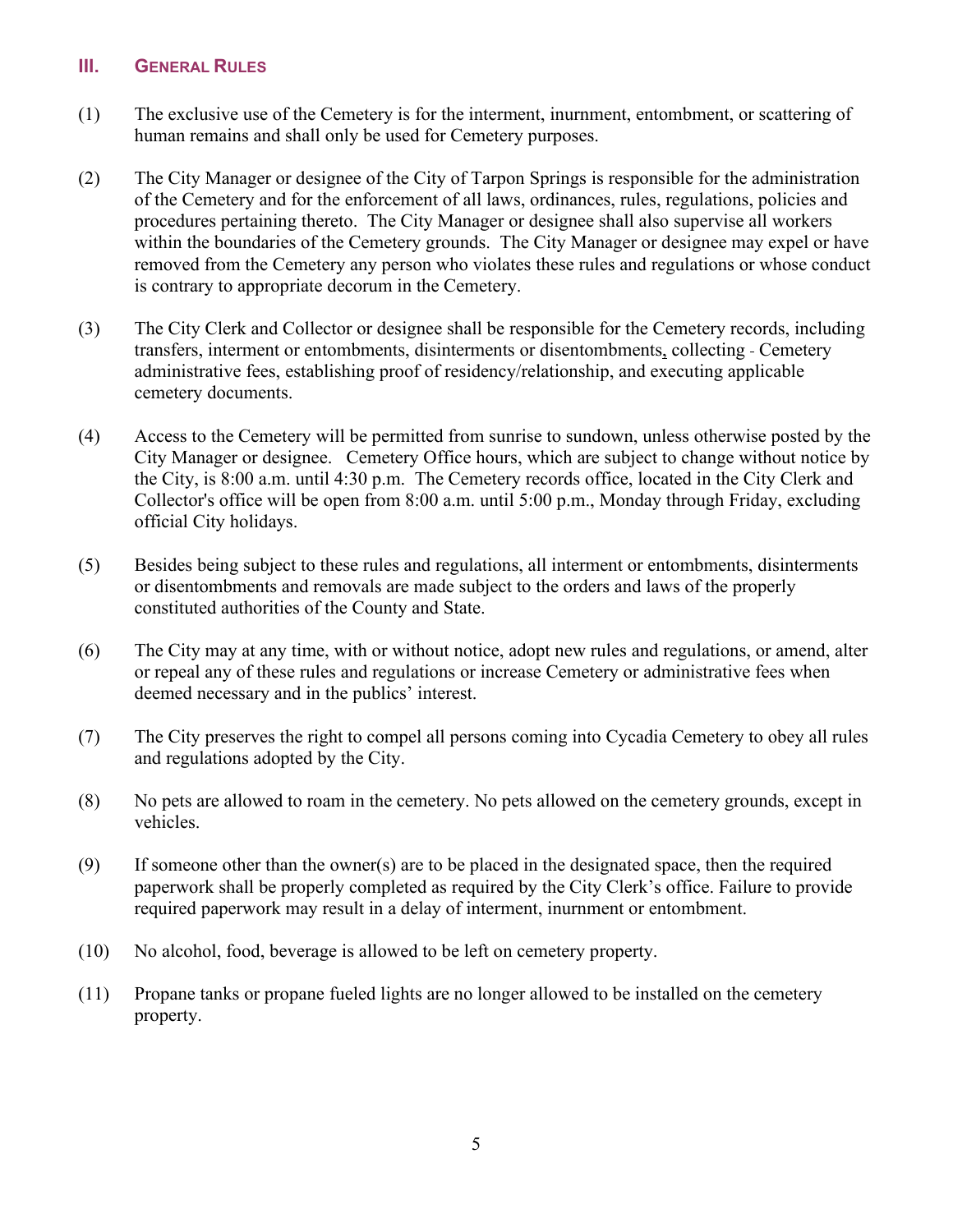#### <span id="page-7-0"></span>**IV. MAINTENANCE AND LANDSCAPING**

- (1) The maintenance of trees, grasses, shrubs, flowers and plants within a plot shall be the responsibility of the plot owner. Shrubs, flowers, plants and trees within the plot shall be kept less than 4 feet in height; grasses shall be mowed to remain less than 8" in height.
- (2) The City will maintain the Cemetery as a well-preserved burial park, including the cutting of grass at reasonable intervals. Cutting grass is the responsibility of the plot owners for privately owned plot areas that have been fenced in with approval by the City. The City will trim shrubs and trees in Cemetery areas outside of privately owned plots.
- (3) All improvements or alterations of individual property in the Cemetery shall be under the direction of and subject to the consent, satisfaction and approval of the City Manager or designee, and, should they be made without its written consent, the City Manager or designee shall have the right to remove, alter or change such improvements or alterations at the expense of the plot owner or, in any event, at any time, in its judgment, they become unsightly to the eye.
- (4) The City may remove above ground items such as trees, shrubs or plants that affect adjacent plots or general use of the Cemetery, as it deems necessary. The City will leave the tree or other such shrubs or plants cut flush with the surface of the ground. Any further removal will be the responsibility of the plot owner.

The plot owner will be responsible at his or her expense to remove and restore above ground or otherwise any improvements to the grave space or plot that interferes with burial activities and any below ground impediments to burial, including existing trees, stumps or buried logs. This includes the removal and replacement of decorative rocks, coping, ledgers, slabs, or other improvements above or surrounding the grave space or plot in order to prepare a plot for burial services. Any tree removals in a plot require city approval.

The City is not responsible for any damage to plot improvements associated with burial or maintenance activities or from acts of god or fallen trees.

- (5) All persons are prohibited from gathering flowers, either wild or cultivated, or damaging trees, shrubbery or plants, or feeding or disturbing the birds or fish or other animal life.
- (6) No trees, grasses, shrubs, flowers or plants of any kind shall be planted in the Cemetery without the approval of the City Manager or designee.
- (7) No plot shall be filled above the established grade, nor any obstruction allowed which will interfere with the proper maintenance of the property or drainage, nor shall any shrub, flower, or plant of any kind grow over four feet in height or cause obstruction without prior written approval of the City.
- (8) The City reserves the right to have removed from any plot anything that conflicts with these rules and regulations.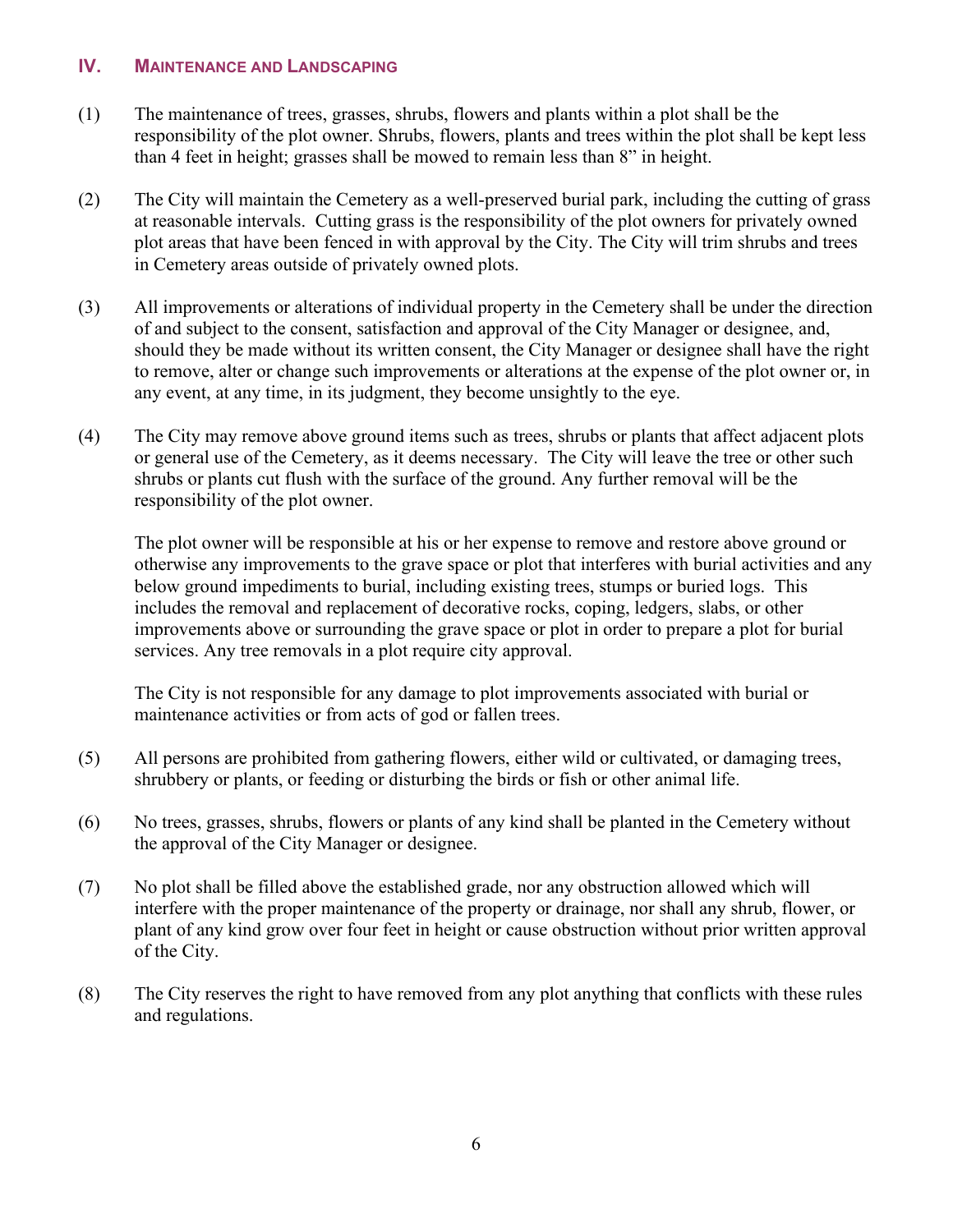# <span id="page-8-0"></span>**V. CITY EMPLOYEES WORK AND PAY**

- (1) The Cemetery employees are prohibited from receiving any payment, tip, or other compensation in any form from plot owners or their representatives for work during regular working hours.
- (2) If any owner of burial rights desires special work, same shall be approved by the City Manager or designee and the City Manager or designee will have the option of using City employees to do such special work. The charges for such special work shall be paid in advance to the City if approved.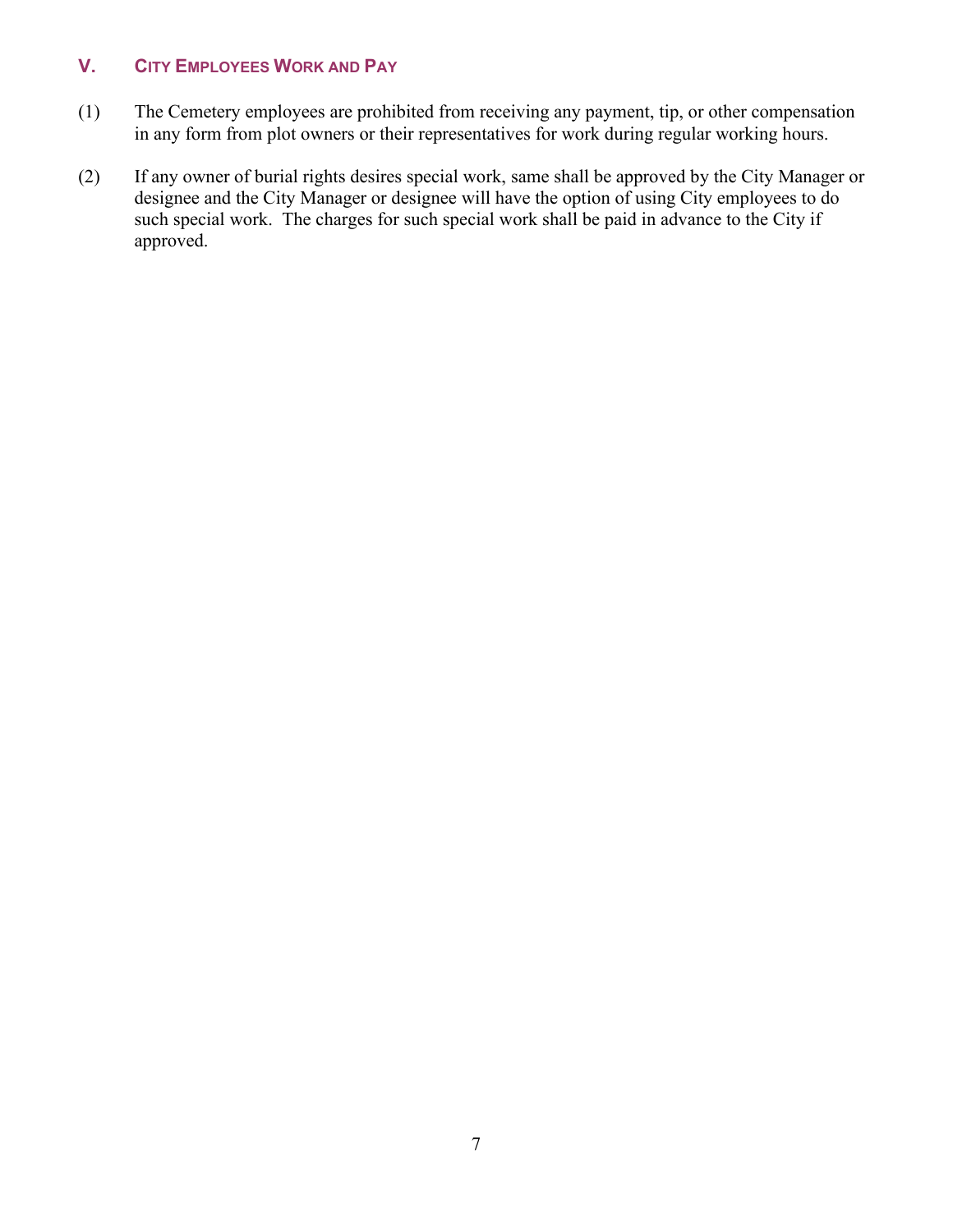## <span id="page-9-0"></span>**VI. LIMITED LIABILITY**

(1) The City shall take reasonable precaution to protect property rights of owners within the Cemetery from loss or damage, but shall not be liable, and distinctly disclaims all responsibility, for loss or damage to: plants; burial, mausoleum, or columbarium spaces; markers; monuments; corner markers; vases or other property improvements; or rights of plot owners arising from causes beyond its reasonable control, and especially, from damage caused by normal maintenance activities; or the elements, an act of God, common enemy, fallen trees, thieves, vandals, strikers, malicious mischief-makers, explosions, unavoidable accidents, insurrections, riots, or order of any military or civil authority, whether the damage be direct or deliberate. The city reserves the right, but is not required to restore any such damages as reasonably possible.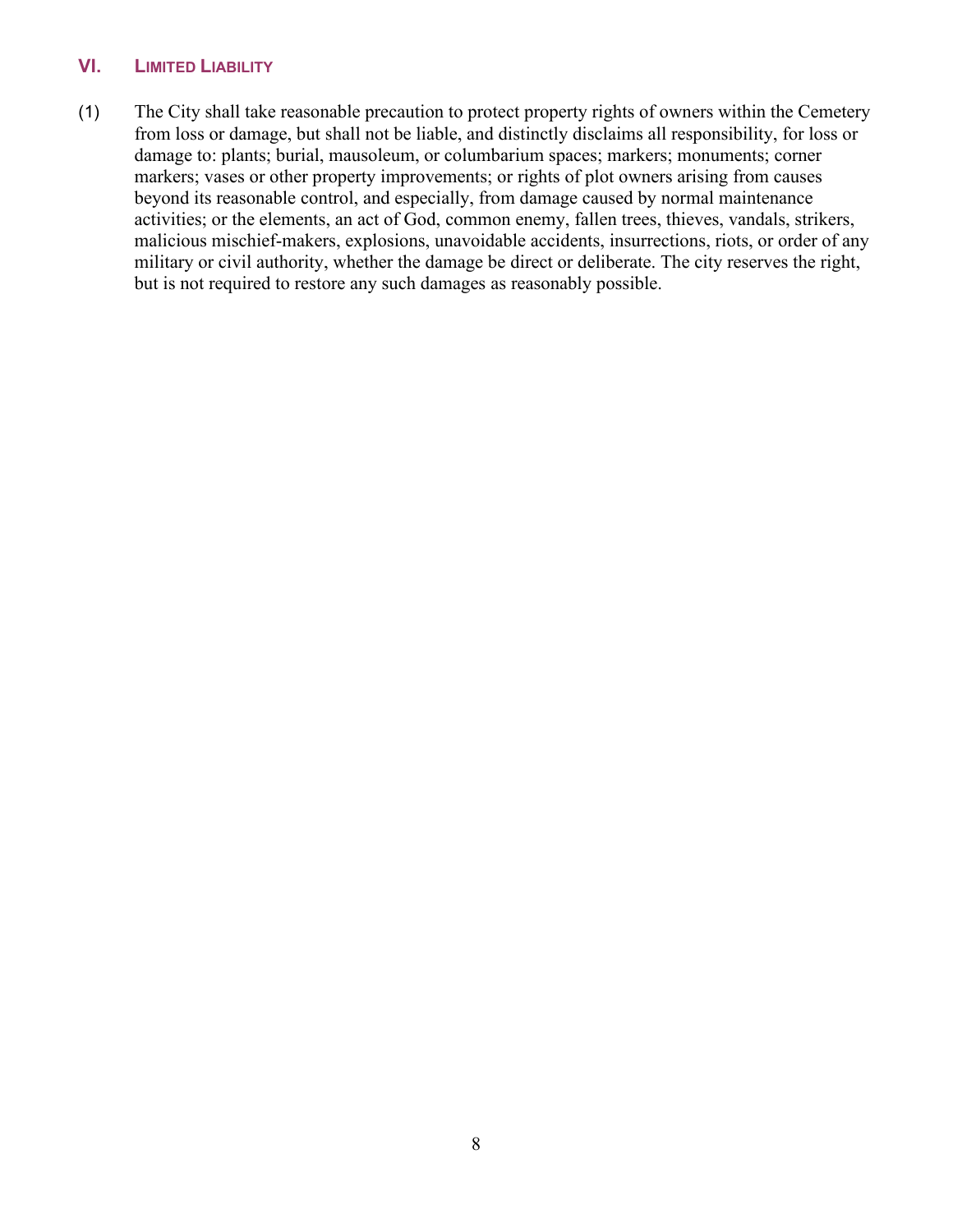# <span id="page-10-0"></span>**VII. LEGAL NOTICE/ADDRESSES OF PLOT OWNERS**

- (1) It shall be the duty of the plot owner to notify the City of any change in his post office address.
- (2) Notice by ordinary mail, sent to a plot owner or their legal representatives or heirs at the last address on file in the office of the City Clerk and Collector shall be considered sufficient and proper legal notification.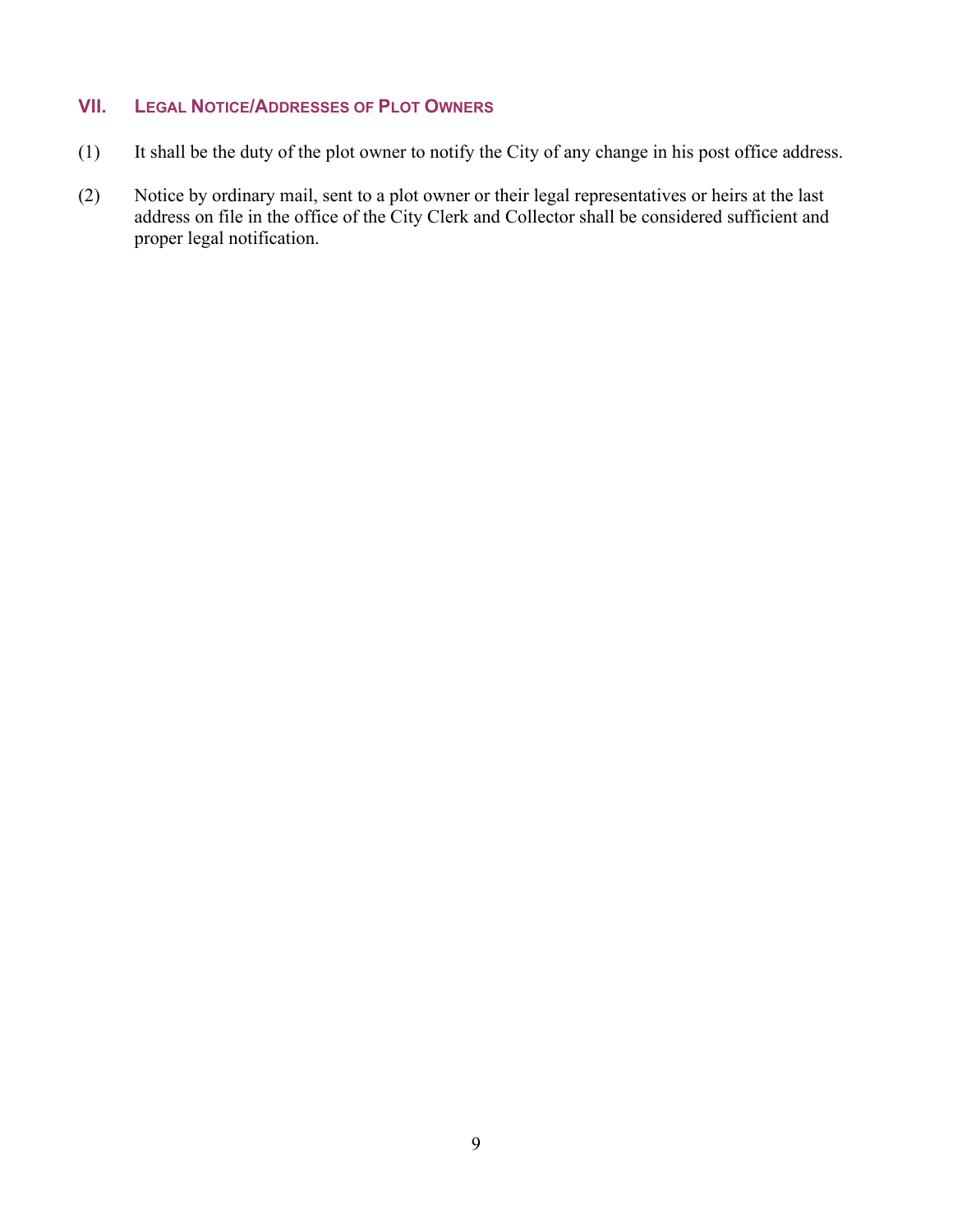#### <span id="page-11-0"></span>**VIII. PRIVATE MAUSOLEUM**

- (1) No Private Mausoleum can be built other than in the areas specified by the City, with the approval of the City Manager or designee.
- (2) The parcel size required for a standard Private Mausoleum is 16' x 16'. The height of the structure shall not exceed eight feet above existing grade without express written permission from the City. Parcels may not be closer than 6 feet from each other.
- (3) Plans, specifications, and the location of the mausoleum or tomb in a space(s) must be approved by the City Manager or designee.
- (4) Upon such approval, a mausoleum-building permit must be applied for, and a fee determined by the area of the plot upon which the mausoleum is to be erected. This required building permit must be obtained before commencement of construction.
- (5) Private Mausoleum Owners cannot resell or exchange their private mausoleums.
- (6) The City is not obligated to refund private mausoleum fees paid should the owner not utilize the parcel.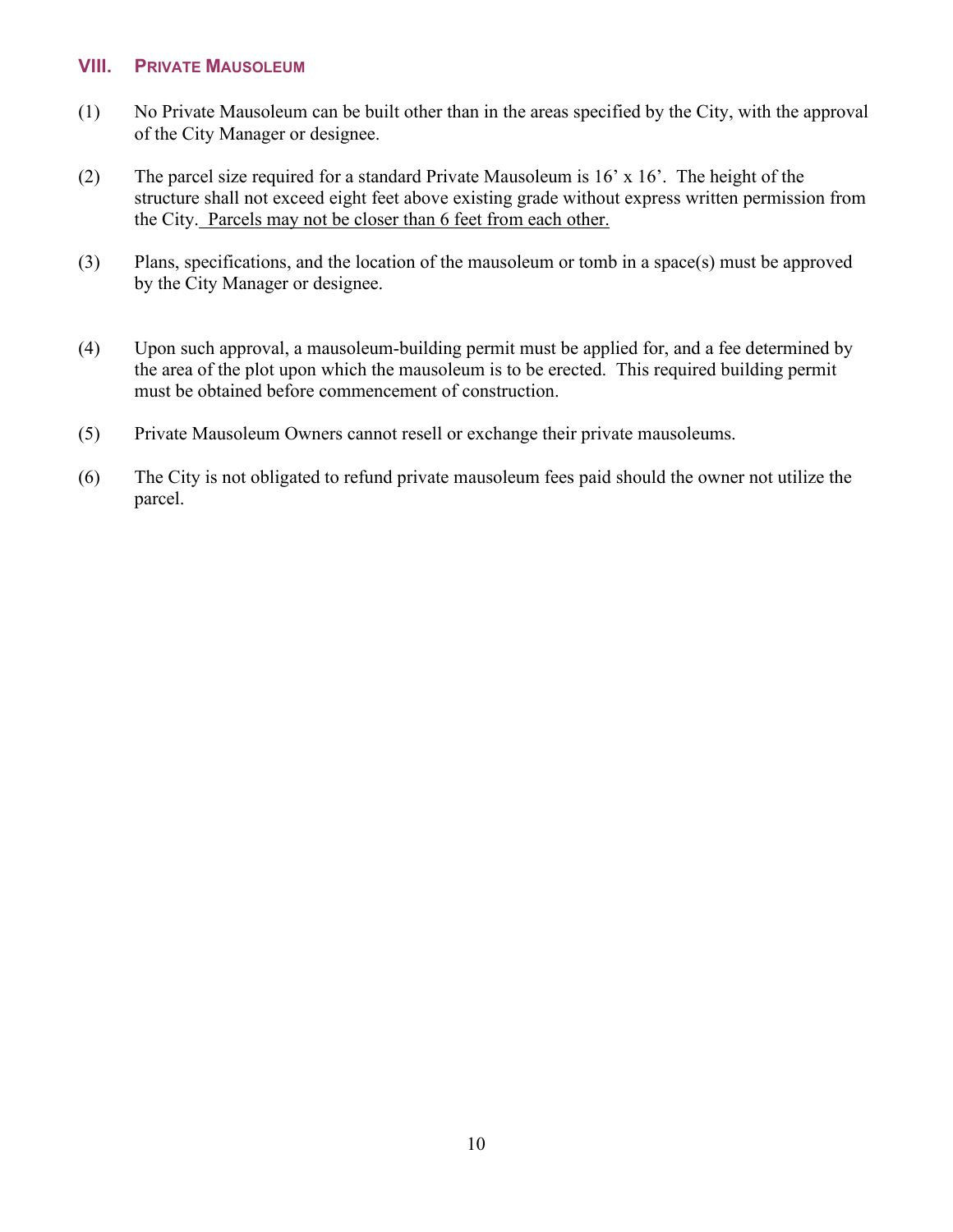## <span id="page-12-0"></span>**IX. LAWN CRYPTS**

- (1) General Cemetery Rules apply.
- (2) Only flat memorials (head stones) and associated bronze plaques of a size and type approved by the City Manager or designee will be allowed. This includes flat military markers. All flat memorials will be placed at ground level.
- (3) All memorials, including but not limited to vases for flowers, candle holders and pictures must be approved by the City Manager or designee prior to the placement in the lawn crypt area.
- (4) Up to two items may be placed on each memorial as approved by the city. Flowers, flags, candles, or other approved items are only allowed in the designated vases or holders attached to the plaques or on the granite base itself and must be detachable/removable. Pictures and other items attached to the memorials must be placed flat and may not be any higher than 1" above the face of the stone.
- (5) Funeral flowers will be removed by Cemetery staff at its discretion or if unsightly.
- (6) No other memorials, glass containers, plants, trees, shrubs or other materials will be allowed in the lawn crypt area. Non conforming items will be removed and may be relocated to a designated area for removal. The city cannot guarantee that these items will be recoverable.
- (7) Memorial trees of types approved by the City Manager or Designee may be planted in areas designated by the City Manager or designee.
- (8) Refunds on lawn crypts spaces will only be granted prior to interment through an approved City process.
- (9) Up to 4 lawn crypts may be purchased per resident family household
- (10) Lawn crypts after interment are non-refundable.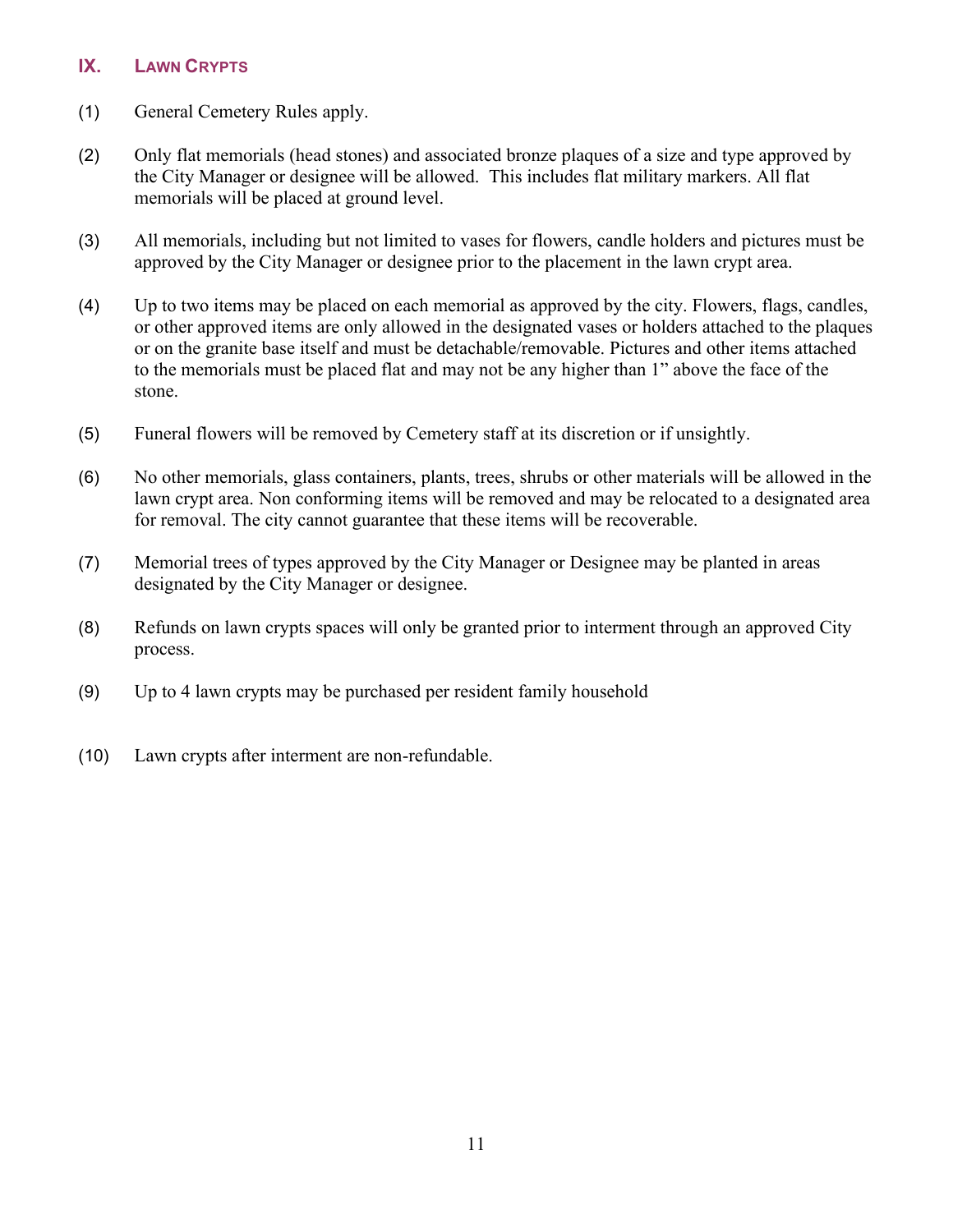# <span id="page-13-0"></span>**X. SALES/PURCHASES/TRANSFERS & BURIAL RIGHTS**

- (1) A Cemetery Deed, Certificate of Right of Burial, Mausoleum Agreement, Lawn Crypt Agreement, Certificates of Perpetual Entombment and/or Interment, or Inurnment Rights and/or receipt shall be completed at the time of purchase. The receipt or Cemetery Deed or certificate and any applicable ordinances, rules and regulations shall constitute the agreement between the City and purchaser, and no other agreement will be recognized by the City. For the purpose of these rules, a person having a perpetual right of burial in a space evidenced by a receipt or Cemetery Deed is a "purchaser" and shall be an "owner" so long as said document is retained.
- (2) The City will sell grave space, crypt, niche, lawn crypt, scattering garden, columbarium, or private mausoleum spaces in the Cemetery only for the prices approved by the City Commission.
- (3) The burden of proof of current residency will be placed on the purchaser. The current residency requirements may be established by a combination of the following:
	- A valid Florida Drivers License
	- A voter I. D. Card and Photo I.D.
	- A Declaration of Domicile from Pinellas County
	- Computer verification of ad-valorem homestead tax status
	- Current utility bill
	- Other documentation as approved by the City Clerk and Collector

Proof of relationship will be provided in form satisfactory to the City Clerk and Collector.

See Plot and Lawn Crypt Price List Fee Schedule for single in-ground burial space. This fee shall include the right of interment, staking of burial space, observing placement of monuments, markers and coping on weekdays. This fee does not include opening/closing or other service fees. Prior to purchasing, the purchaser or their designee must view the plots being purchased.

When a grave space is purchased, the purchaser purchases the exclusive right of interment in the burial plot rather than the grave space itself, which remains the sole property of the City and under the sole control of the City.

See Plot and Lawn Crypt Price List Fee Schedule for single in-ground burial spaces for an infant grave (4' x 2'). This amount includes opening and closing fees. If set-up is needed, see Fee Schedule (Other Charges).

Fees for a Mausoleum or Columbarium Niche include the right of inurnment only. The purchase of a plaque, vase or inscription is available for an extra fee. See price list for plaque, vase and inscription fees.

Fees for a Mausoleum Crypt include the right of inurnment or entombment only. The purchase of a plaque or vase is available for an extra fee. See price list for plaque and vase fees.

A purchase of a plaque or vase is at the owner(s) discretion. The owner(s) or their heir must give permission to have a plaque, vase or inscription placed on the niche or mausoleum crypt or parcel. Same applies for the columbarium inscriptions.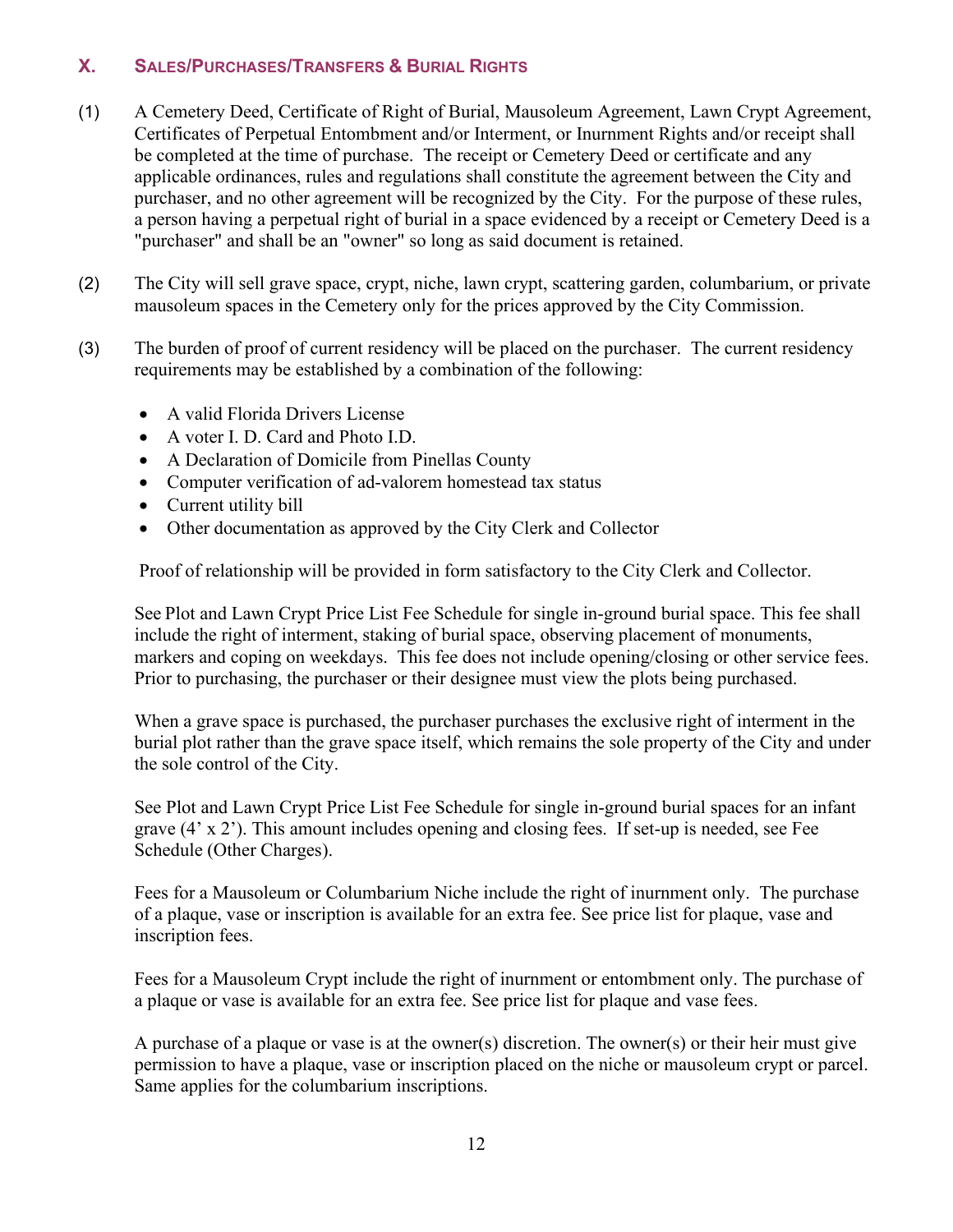The city shall reserve the right to require certain specifications or suppliers for plaques, vases or inscription so as to maintain a consistent appearance.

Fees for a Single or Double Lawn Crypt Plot includes burial vault.

The fee for a Cremation Scattering Garden purchased by City residents, and immediate family shall be applied under the opening and closing fees. See Service Price List Fee Schedule for an in-ground placement of cremated human remains.

The fee for a Second Right of Interment shall be applied under the opening and closing fees.

A premium shall be charged for each and every service provided on Saturdays, Sundays or City Holidays.

The City Clerk and Collector is hereby ordered and directed to charge for the preparation of each document transferring inheritance and other rights of ownership in Cycadia Cemetery, and for other authorizations and affidavits.

The City Clerk and Collector is hereby ordered and directed to for processing the recording on the Official Records of Pinellas County of each deed to grave spaces in the Cycadia Cemetery, deemed by the Clerk to be necessary for recording.

The City Clerk and Collector reserve the right to waive certain fees in part, upon receipt of an affidavit of indigence submitted by the next of kin of the deceased or funeral home.

- (4) Holders of burial rights shall not allow interment or entombment to be made in any plots under their control; nor shall any transfer or assignment of any interest therein be made without the consent of the City Clerk and Collector endorsed on such transfer, and without payment of such fee as may be required.
- (5) The burial right in any space shall be the sole and separate property of the person or persons to whom the space is conveyed. No conveyance or transfer shall divest the husband or wife of an owner of a vested right of interment or entombment without that person agreeing to the conveyance or transfer.
- (6) The City only is authorized to prepare any and all documents necessary to ensure that the Cemetery plots, crypts, niches, scattering gardens, private mausoleum parcels, cremation spaces, or lawn crypts spaces at Cycadia Cemetery shall be utilized as a public service for the benefit of the City of Tarpon Springs, rather than as an instrument of private gain. Owners cannot resell or exchange Cemetery plots, used lawn crypts, mausoleum crypts, niches, private mausoleums, cremation spaces, or lawn crypts, which can only be sold back to the City. The City will refund 85% of the original purchase price on Cemetery plots, mausoleum crypts, niches and cremation spaces. Customized plaques or vases or other accessories are not refundable.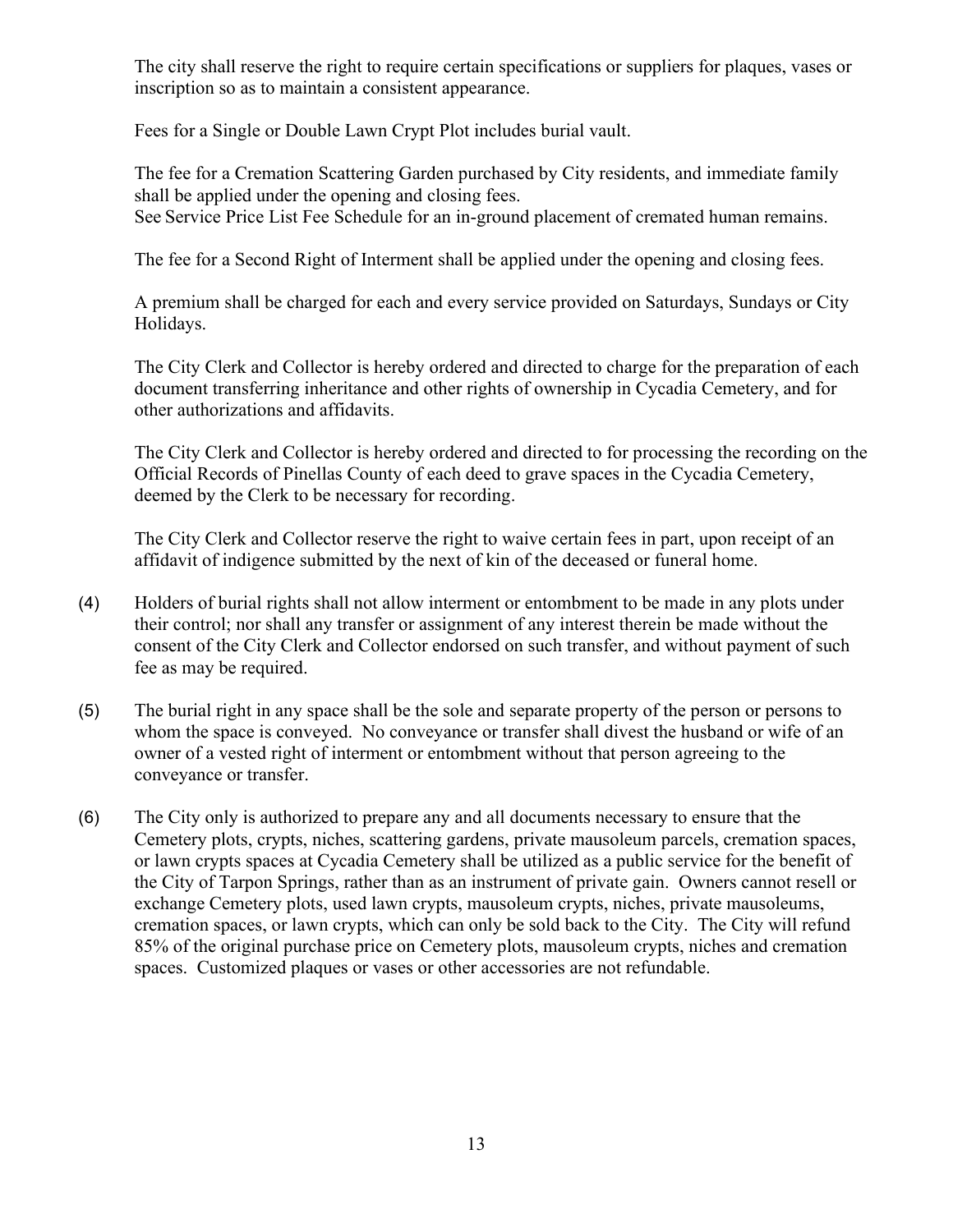- (7) In the event a Cemetery plot owner wishes to sell back to the City grave spaces purchased prior to 1980, the City may issue a refund in the amount of \$ 100.00, less \$ 15.00 administrative fee, without presenting a receipt or deed. The objective of this regulation could serve as an incentive for Cemetery plot owners to sell back to the City grave spaces not needed by their families. This would provide needed grave spaces and would be in the best interest of the City and the Cemetery plot owner. Mausoleum crypts, niches and in-ground space(s) must be in the original condition and all memorials removed.
- (8) Immediately after a burial, the City may, at its discretion, reserve adjacent unsold grave(s), crypt(s), niche(s), cremation space(s) or lawn crypt space(s) for a period not to exceed thirty  $(30)$ days.

The objective of this regulation is to allow time for relatives to clear the estate. In order to reserve the adjacent burial space, a "Reserve Form" must be filled out and returned to the City Clerk's Office. Under extreme circumstances, an additional extension may be granted upon written request from the purchaser explaining why the extension is needed.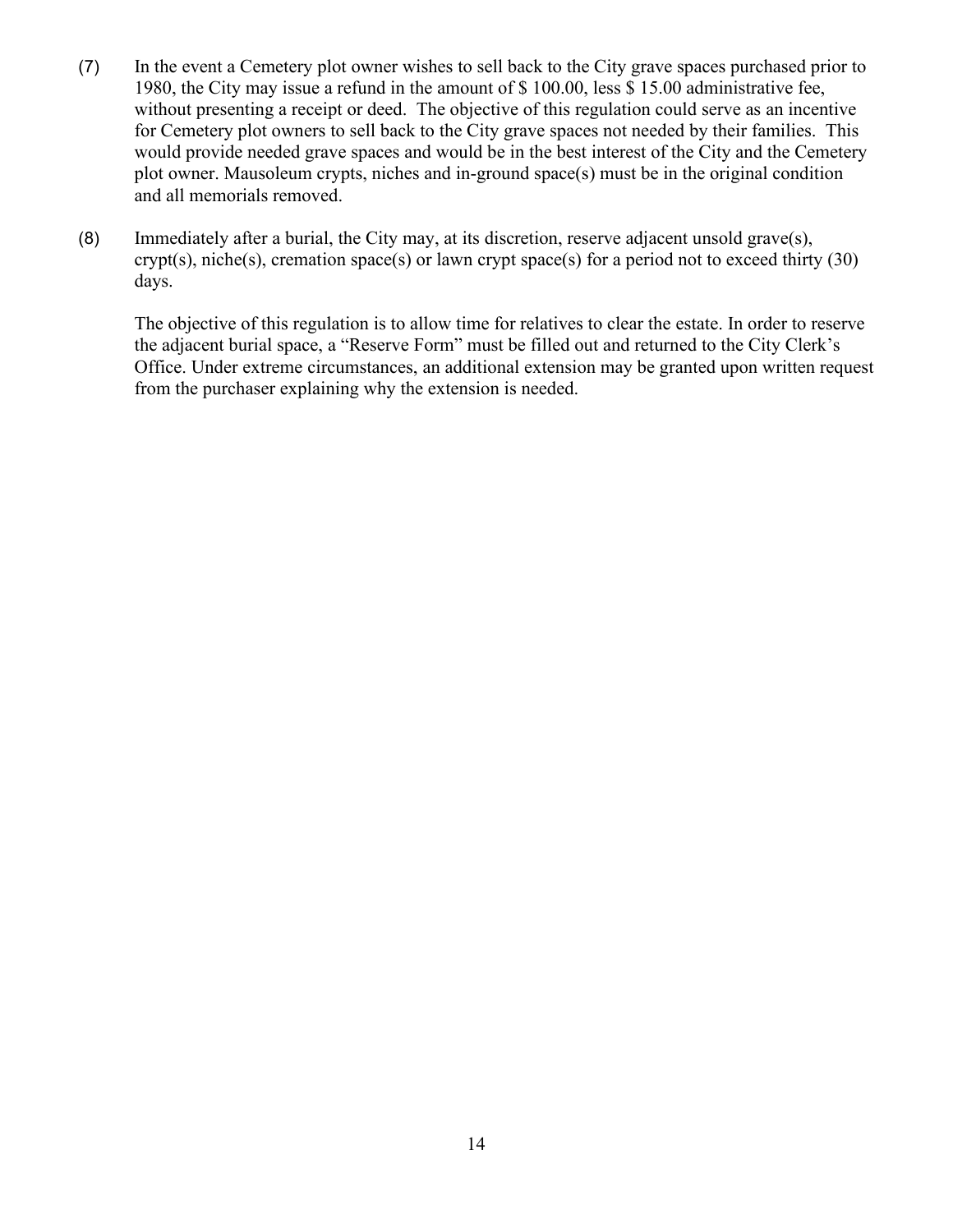#### <span id="page-16-0"></span>**XI. INTERMENTS, ENTOMBMENTS AND INURNMENTS**

- (1) Payment of grave, crypt, niche, lawn crypt, scattering garden, cremation, and private mausoleum parcel, interment, inurnment, or entombment opening/closing fees, or other charges must be made prior to scheduling of services. Exceptions must be approved by the City Manager or designee and payment must be guaranteed by the funeral director. In any case no service will be provided without approved payment. Payment for services on a weekend or holiday must be paid by 5:00pm on the prior business day.
- (2) Disinterment, disentombment or disinurnment can only be performed with authorized permission and with the proper forms approved by the City Clerk in accordance with state laws. Appropriate fees must be paid.
- (3) Although removal contrary to the expressed or implied wish of the original plot owner shall not be allowed, a body, or cremated remains, may be removed from its original plot to a larger or better plot when there has been an exchange or purchase for that purpose according to all applicable rules and laws.
- (4) The opening and closing of all graves, crypts, niches, lawn crypts, scattering garden, cremation space, and private mausoleum, shall be supervised by the Cemetery Supervisor or designee. Before any grave, crypt, niche, lawn crypt, scattering garden, cremation space, and private mausoleum shall be opened, approval shall be obtained from the City Clerk and Collector and the required fees paid in full.
- (5) In order to eliminate any errors in interments, disinterments, inurnments, disinurnments, entombments and disentombments, the City may require written permission from owner. Written authorization for said burial shall be obtained from the City Clerk and Collector before any action is taken to institute burial procedures in the Cemetery. Without this authorization, burial may be delayed until it is received.
- (6) The Cemetery Supervisor or designee is responsible for the layout of the burial plots, the day-today maintenance of the Cemetery, and staff must be in attendance on days of burials.
- (7) The City Manager or designee reserves the right to ensure that graves are opened/closed per Federal, State and local regulations and site restoration following closing of the gravesite is satisfactory. Any costs incurred for these functions are the sole responsibility of the plot owner.
- (8) The location of a burial vault or urn shall be approved in advanced by the City Manager or designee. After graves have settled, they shall be made level with the ground and there shall be no mounds over graves.
- (9) A minimum of 14 inches of topsoil will be required over each vault or liner, or as approved by the City Manager or designee.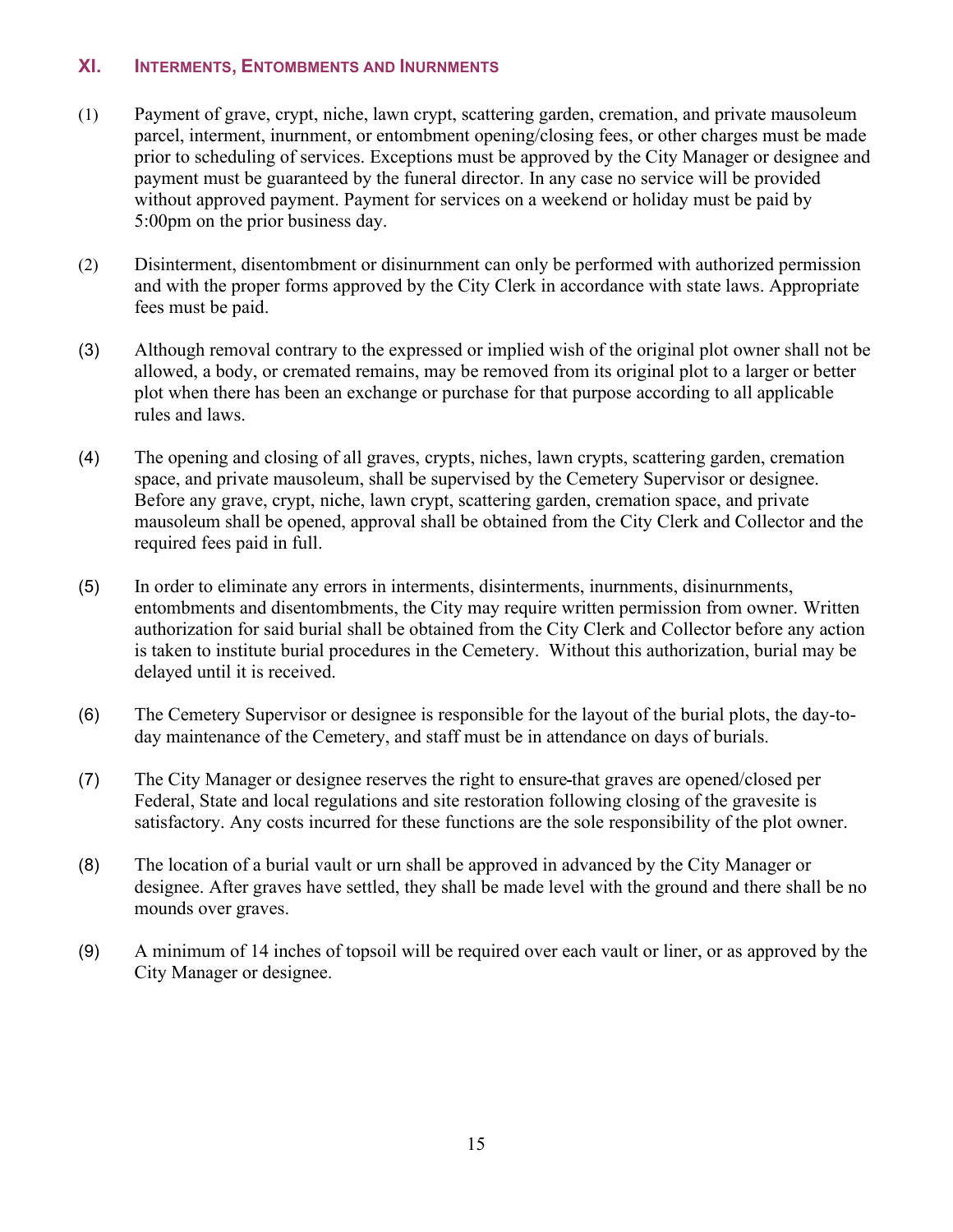- (10) The right is reserved by the City to insist upon twenty-four hours' notice before any inurnment, disinurnment, or interment, disinterment or entombment or disentombment. The right is reserved by the City to insist upon at least one week's notice prior to any disinterment or disentombment or removal. Additional fees for services may be required for early (prior to 9:00 a.m.) and late (after 3:30 p.m.) arrival according to the current price list. The City may refuse to make an interment, inurnment after 3:30p.m., or if too many funerals arrive at the same hour. The Funeral Directors will be responsible to schedule arrivals prior to 3:30 p.m. and will be responsible for additional fees.
- (11) It is desirable that plot owners include in the Cemetery record the names of all those having burial rights in the plot(s).
- (12) Only one interment or entombment or inurnment shall be permitted in a grave, crypt, niche, and cremation space.

Exceptions with specific approval by the City:

Grave Space: single burial, burial (regulation casket/vault) plus two cremains (one at head, one at foot or head left/right or foot left/right when space does not allow one at the head and one at the foot), or three cremains in one grave space (head, middle, foot)

Single Mausoleum Crypt: one regulation casket, or one regulation casket and two cremains, or three cremains and no casket.

Double Mausoleum Crypt: two regulation caskets, or two regulation caskets and one cremain, or three cremains and no casket.

Niche: one urn, or maximum of two urns (space permitting)

- (13) New interments should be temporarily indentified with a marker until a permanent marker is installed. All grave spaces, crypts, or niches, should be identified with a permanent marker.
- (14) The City is not responsible for any order or information given or provided by telephone, or for any mistakes occurring from the lack of precise written instructions from plot owners, funeral directors, or their representatives.
- (15) The City reserves and shall have the right to correct any errors which may be made in making interment or entombments, disinterment or disentombments, or in the description, conveyance, or transfer of any Cemetery property, either by cancellation of such conveyance and substitution in lieu thereof other property of equal value, and similar location as far as possible, or by refunding the amount of money paid for the property. In the event the error shall involve the interment or entombment of remains in such property, the City reserves the right to remove and re-inter the remains to such other property as may be substituted and conveyed in lieu thereof.
- (16) Besides being subject to these rules and regulations, all interments or entombments, disinterments or disentombments, inurnments or disinurnments are made subject to the orders and laws of the properly constituted authorities of the City, County and State.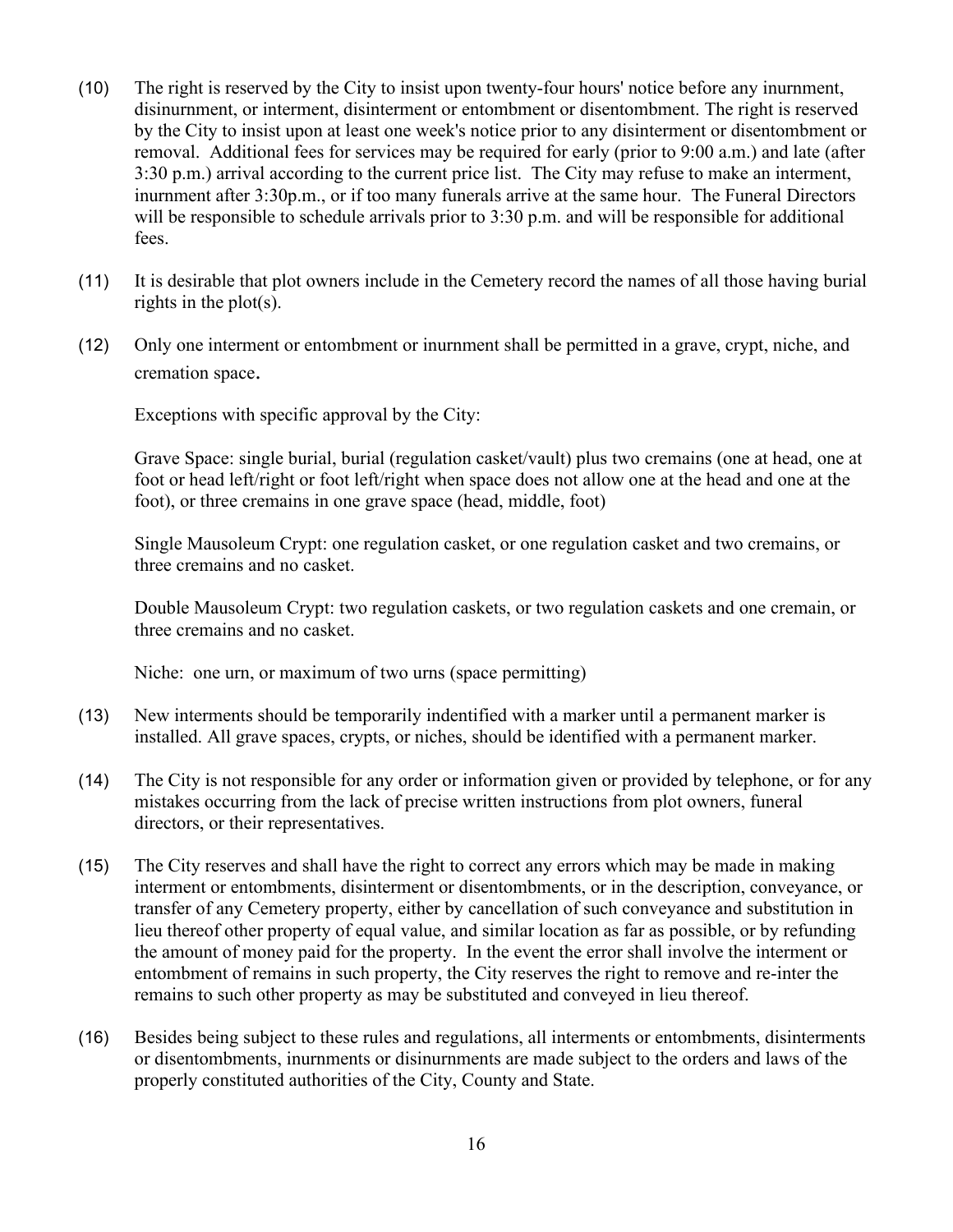- (17) Minimum requirements for in-ground burials in Cycadia Cemetery will require use of a reinforced concrete vault box to receive the casket (Ord. 568, 8-1-67).
- (18) Cremated remains shall be placed in a durable, permanent container of non-biodegradable material, to allow for future probing.
- (19) When specific instructions from the plot owner regarding the location of an interment or cremation urn in a plot cannot be obtained, or are indefinite, or when for any reason the plot cannot be opened where specified, the City may, in its discretion, open it in such location in the plot as it deems best and proper, so as not to delay the funeral; and the City shall not be liable in damages for any error so made.
- (20) No Saturday, Sunday or City Holiday interment or entombment or inurnment or disurnment or disinterment or disentombment is permitted unless arrangements are made in advance, necessary overtime premium fees are paid and the City Manager or designee can be made available for burial certification.
- (21) A proper interment or entombment or inurnment cannot be disturbed, except upon the proper approval of the owner(s) of the plot or the heirs thereof and written consent of the City. This rule also applies to interment or entombments in private vaults, be they under or above ground, a certified funeral director should be present.
- (22) If two or more funerals arrive at the same time, and the representatives of the Cemetery are unable to handle all, the funerals shall be handled in the order they entered through the Cemetery gates, and the others must wait until a representative from the Cemetery arrives to assist and verify interment or entombment or inurnment.
- (23) A burial transit permit must accompany the body or remains to the Cemetery before burial can take place. Neither the City nor any officer or employee thereof shall be liable for the interment, inurnment or entombment permit or the identity of the person to be interred or entombed. Cremations must have a cremation certificate when not available a copy of a burial transit permit or a copy of a death certificate is required.
- (24) The City in no way shall be liable for damages for any delay in the interment or inurnment or entombment of a body where a protest, just or unjust, to the inurnment, interment or entombment has been made, or where the regulations have not been complied with, or where any applicable fees have not been paid, or where the body or remains are not accompanied by a proper burial transit permit or a cremation certificate or a delay may occur in opening. The City reserves the right, under such circumstances, to refuse to accept such body for interment or entombment or inurnment and in such cases it will be the responsibility of the funeral director to make proper arrangements as required.
- (25) The City, at its option, may refuse to recognize any protest of interments or entombments unless it is in writing and filed in the office of the City Clerk.
- (26) Any human remains placed in a mausoleum crypt must be embalmed, and be encased in a sealed steel casket or equivalent (wood casket with an inner liner). If the regulation requiring embalming is waived by the City Manager or designee, the body must be encased in a hermetically sealed container.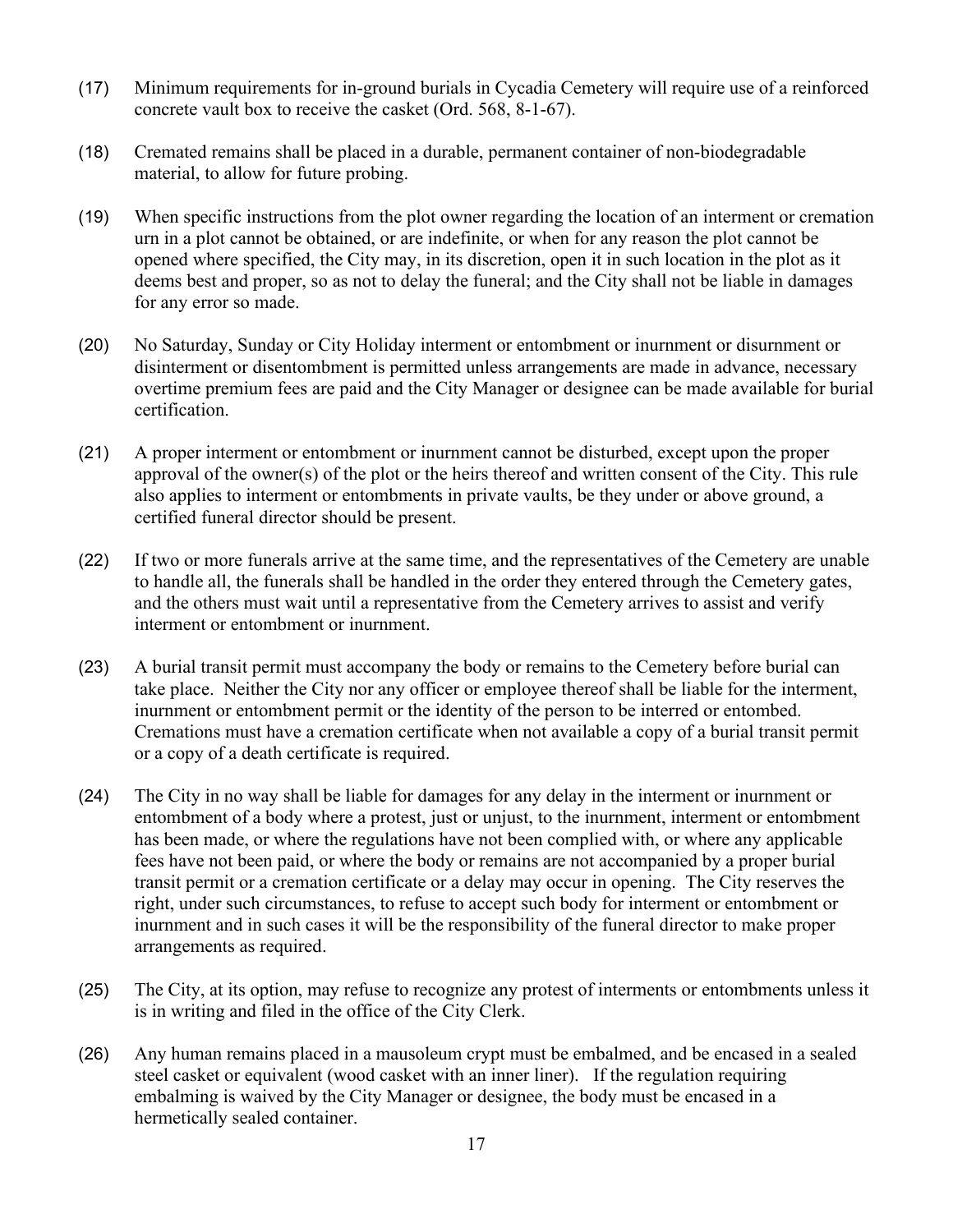(27) The shipment of human remains will be made by the deceased's family and/or representative and/or Funeral Director.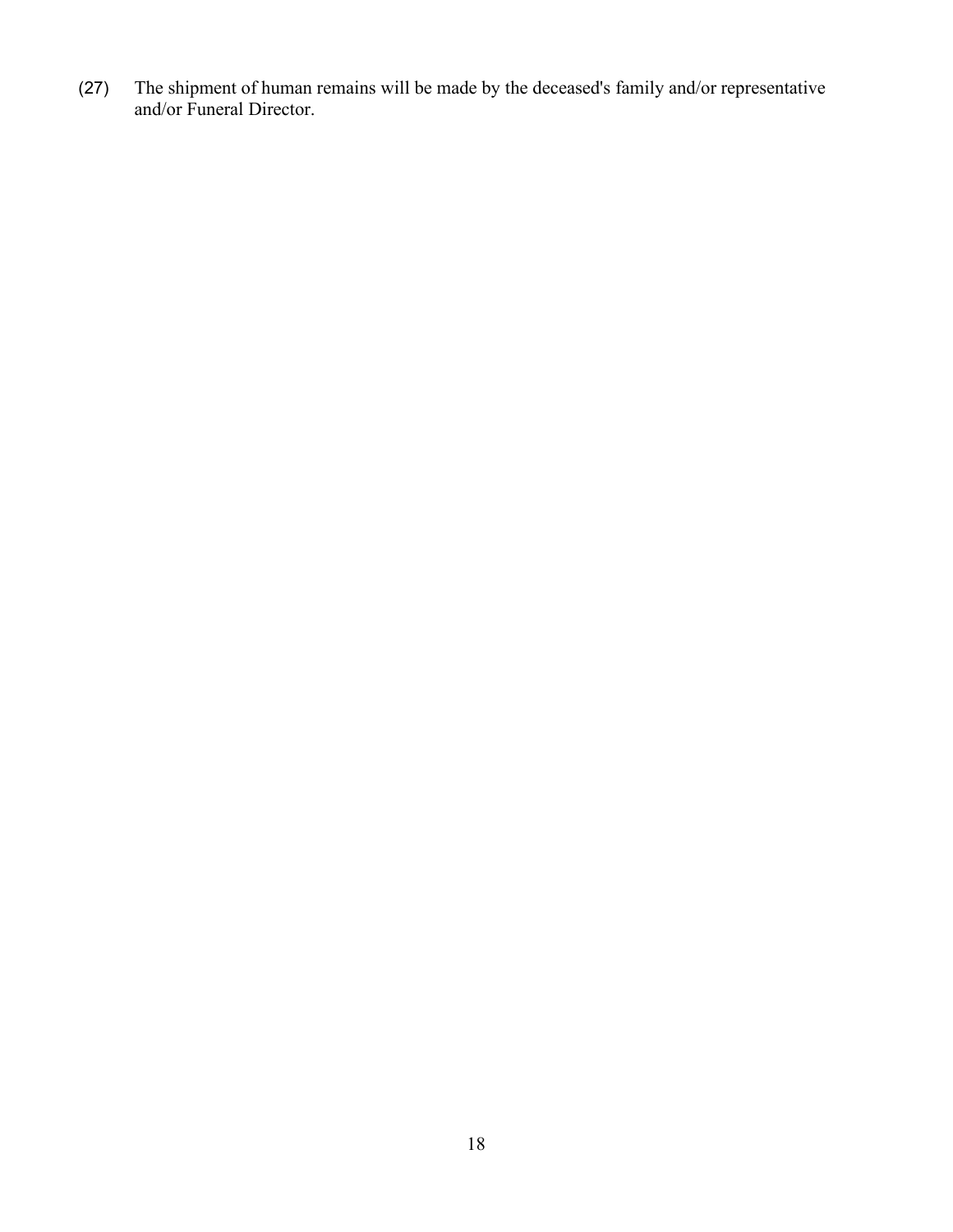#### <span id="page-20-0"></span>**XII. COLUMBARIUM**

- (1) This section contains specific rules and regulations regarding the dedicated columbarium section at Cycadia Cemetery, named Reflection Columbarium, located at the east end of Lake Cycadia. The term "Columbarium" shall refer to all columbarium facilities, individually and/or in whole, within this section in Cycadia Cemetery. All other applicable rules and regulations also apply.
- (2) Visitors are welcome to the columbarium area during normal cemetery hours.
- (3) There shall be no planting of any flowers, shrubs, vines or trees in the Columbarium except by the City.
- (4) There shall be no attachments or other decorations to the front, top, or sides of any Columbarium, nor are vases, flowers, markers, and wreaths allowed except in the designated area provided by the City for that purpose.
- (5) Engraving and maintenance of any Columbarium niche may not be done by other than City employees or its designees, under the direction of the City. All engraving shall be in accordance with a standardized format determined by the City. No engraving shall be initiated until the niche contract is completed and all applicable fees are paid in full.
- (6) Engraving of Columbarium's shall be limited to niche face plate. Niche face plate engravings shall be limited to the following. In all cases, approved inscription formats must fit within the faceplate with at least a 1" clear border on all edges.
	- a. Up to 4 lines of text, including up to 2 names
	- b. An approved inscription design as can be produced by the city.
- (7) Not more than 2 urn cremains shall be inurned in one niche if size permits.
- (8) Cremains must be inurned in a container for the purpose of permanent encasement of human cremains and such container shall be of a dimension and material approved by the City.
- (9) No niche shall be opened or closed except under the direction of the City Manager or designee.
- (10) A designated area if available will be provided for flowers and wreaths which will be allowed to remain depending on condition.
- (11) The City will not be responsible for, or be responsible for return of, memorial items left in the Columbarium area.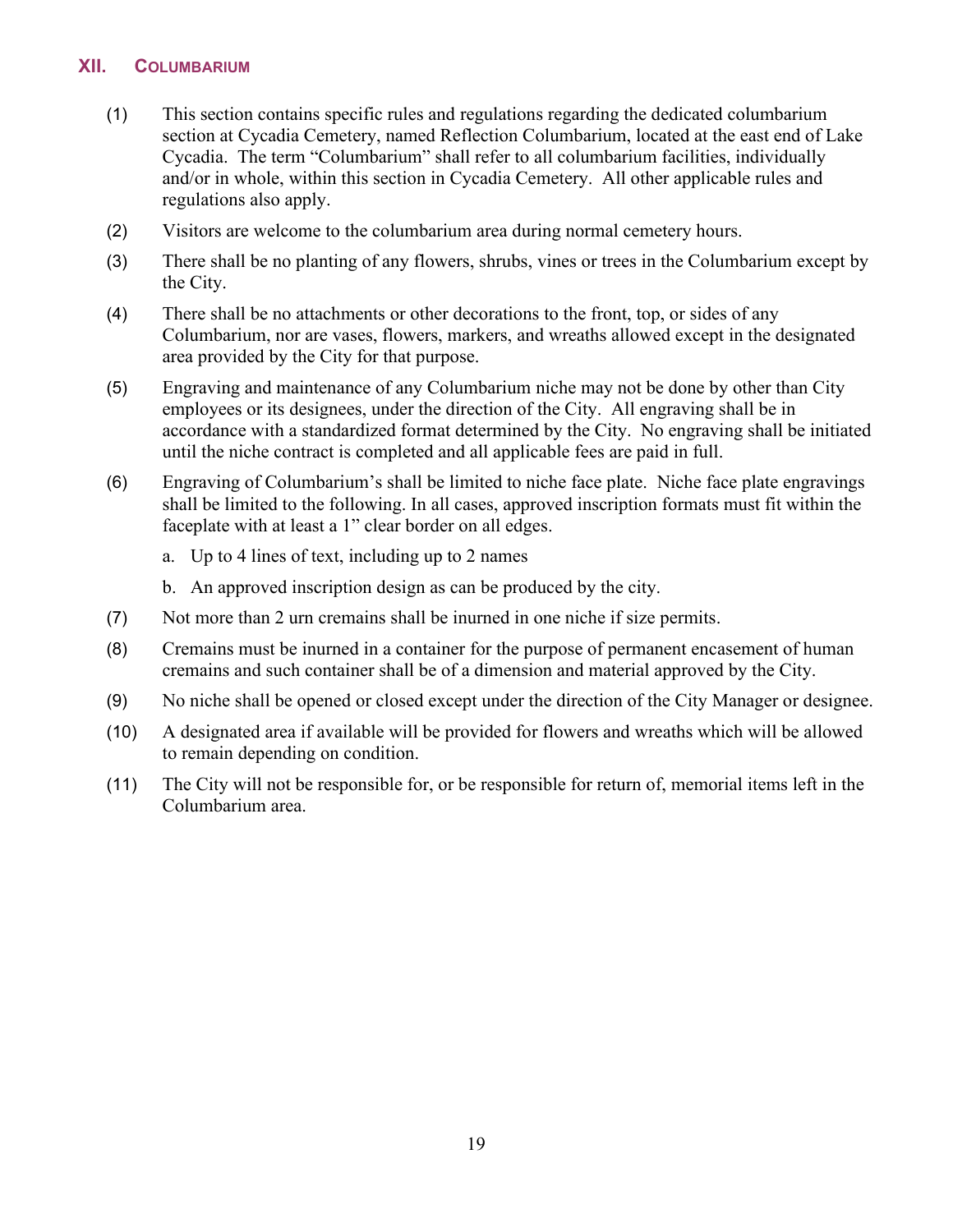#### <span id="page-21-0"></span>**XIII. MONUMENTS, MEMORIALS, MARKERS AND BENCHES**

- (1) Persons installing memorials/monuments must obtain permission from the City Clerk and Collector and must comply with any directions of the City Clerk and Collector. Such person(s) or firm(s) must submit a completed Monument/ Plot Improvement Request form(s) to the City Clerk's Office. In the event the requester is not the owner, then the owner(s) must contact the City Clerk's Office and give permission to the requestor prior to any installation approval.
- (2) **If the owner of the gravesite is deceased and his/her estate has not been probated** the City Clerk may provide authorization to the requester to install a memorial/monument upon providing proof, acceptable to the City Clerk, providing that the requester is either:
	- a. a surviving spouse,
	- b. a child of the decedent,
	- c. the decedent's mother or father, or
	- d. a brother or sister of the decedent.

The requester will also provide letters of no objection from all other living family members of the decedent as well as sign a hold harmless/indemnification agreement in favor of the City, holding the City Harmless and indemnifying the City for any claims made by the owner(s) of the gravesite for the installation of the memorial/monument as well as the requester's agreement to pay for the removal of the memorial/monument should the owner(s) require it to be removed. If requester is not the owner or has not received permission from the owner for the installation of the memorial/monument the memorial/monument will be limited to the following information: name, date of birth, date of death, birth place and city where the decedent is from. This process will only be considered for single monuments, or for gravesites that have previously approved burial authorization matching the request. If forms and or information are incomplete, the City Clerk or designee will return those form(s), which could delay installment of the memorial/monument. Please allow a minimum of 48 hours for form processing.

- (3) Grave(s), crypt(s), niche(s), lawn crypts, scattering garden, cremation space(s), and private mausoleum space(s) must be paid in full before installation of monument or marker.
- (4) Installation of a memorial and foundation must be done in a manner that is both workmanlike and safe. Driving or placement of any vehicle or piece of equipment on a grave, crypt, niche, lawn crypt, scattering garden, cremation space(s), and private mausoleum or memorial is prohibited unless the City Manager or designee determines that damage will not be caused thereby.
- (5) Repairing, cleaning, or installation of a memorial and related work done at the Cemetery must be coordinated by the City Manager or designee and must be started and completed on a regular business day between 8:00 a.m. and 4:30 p.m. The City Manager or designee, after reasonable notice from and in consultation with the installer, may schedule the specific time of the work.

The monument company would have to submit in writing to the City Manager or designee why there is a hardship for not being able to do the installation on regular workdays. If approved the installation will be inspected the following work day and if there is a problem with the work that was done that it will be corrected by the monument company at their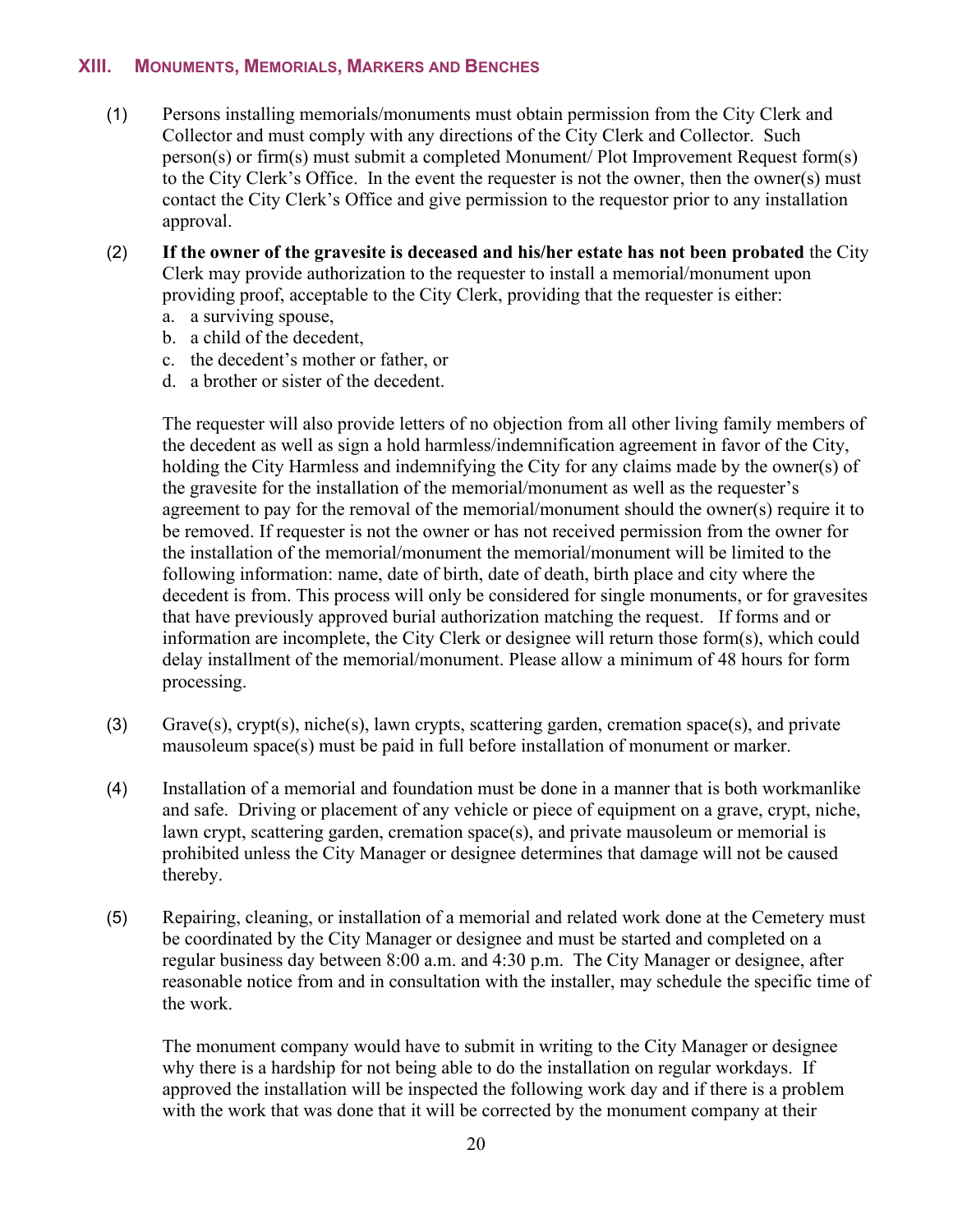expense. If they fail to comply with this policy they will not be granted a hardship in the future.

- (6) Scrupulous cleanup is required as part of the installation process. Turf removed and dirt excavated must be hauled away from the Cemetery by the installer unless the Cemetery Services Supervisor or designee directs otherwise.
- (7) All work of any kind shall cease while a funeral or interment or entombment is underway nearby. Trucks and workers shall withdraw from the location of the funeral service to a reasonable distance designated by the City Manager or designee.
- (8) The City Manager or designee may reject any plan or design for a memorial or improvements that are unsuitable to the plot on which it is to be placed.
- (9) All monuments shall be installed plumb and level, of proper height for flat markers, and in line with surrounding monuments. Any monuments that are installed out of level or improperly rotated or of improper height will be required to be reinstalled at the installer's expense. In case of flat monuments, such monuments shall be flush with the ground. The City Manager or designee reserves the right to require certain procedures for monument installation. It is the responsibility of the installer to confirm with the Cemetery Manager any required procedures prior to installation and to follow such procedures as required.
- (10) Should any monument, mausoleum or tomb become unsightly, or a menace to safety, the City may, at the expense of the plot owner, repair, improve, or remove it.
- (11) If the Cemetery finds that the memorial and/or foundation have been installed incorrectly or in violation of these rules and regulations, the City will notify the installer by certified mail with a copy to the plot owner of the defect(s).

If such defect(s) is not corrected within fifteen work days of the mailing of the notice, the memorial will be removed by the City for cost incurred for removal plus \$1.00/day storage and handling for each full day of storage before the memorial is picked up by the installer or plot owner. All removal, storage, and handling fees must be paid before the memorial will be released.

If the memorial is not claimed within six months of its removal, it will be disposed of by the City to partially recover removal and storage expenses.

- (12) Memorial Inscriptions
	- 1. Except as further limited herein, inscriptions shall be limited to:
		- a. Legal names or socially accepted nicknames;
		- b. Significant personal dates;
		- c. Emblems of organization or institutions incorporated in or recognized by the Federal or Florida governments;
		- d. Suitable quotations from any nationally distributed book of quotations, poetry, or religious text;
		- e. Exceptions as approved in advance solely at the discretion of the City.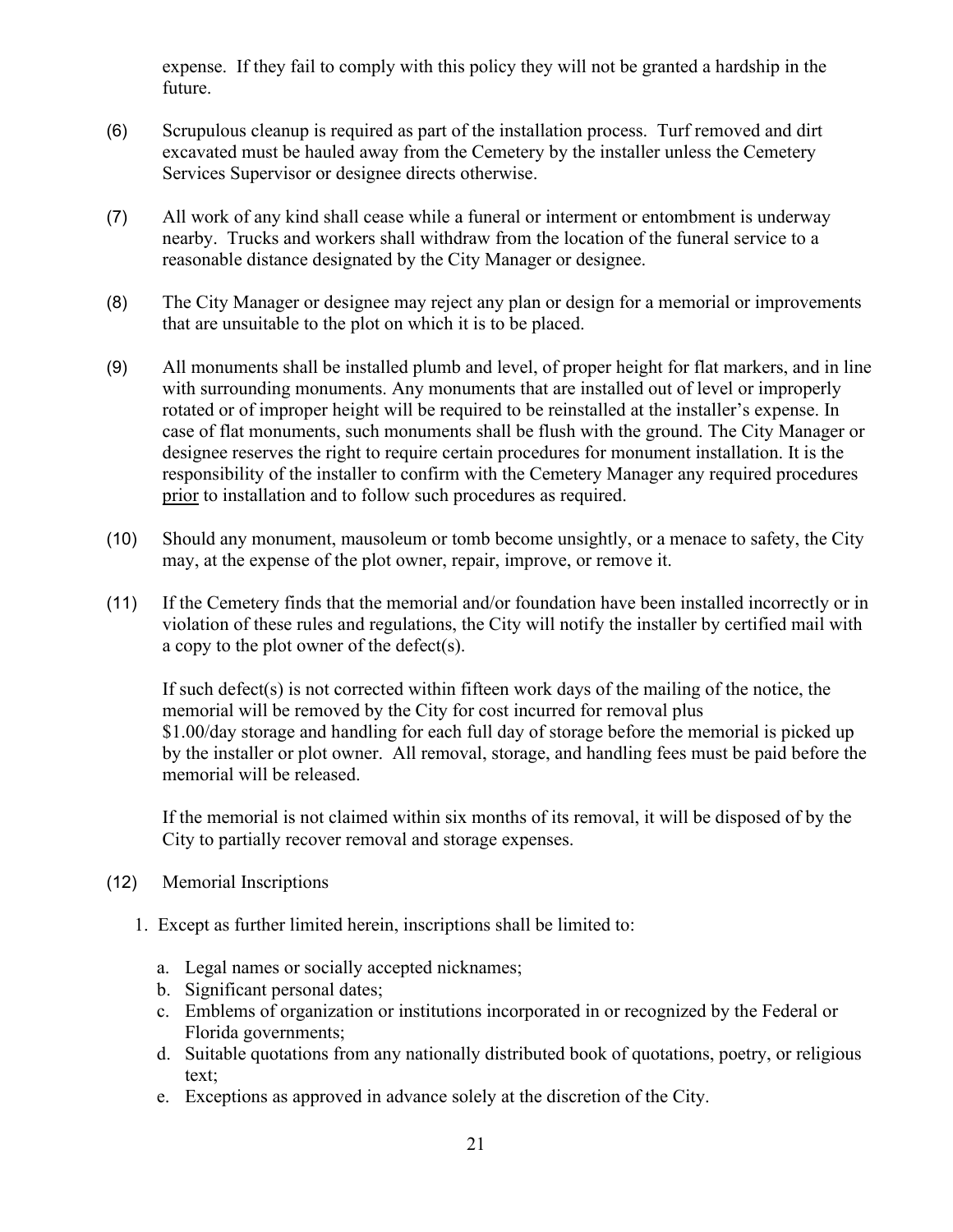- (13) Bronze Memorial Plaques, Vases and Inscriptions Standard Specified at the discretion of the City. (for the crypts and niches).
- (14) Foundations
	- 1. Any bronze memorial placed on a conventional grave, crypt, or niche must be mounted on a foundation of concrete or granite. Mounting must be done in a workmanlike manner.
	- 2. All memorials and coping will have a minimum of 6" thick concrete foundation. The concrete will be at least the same width of length as the base.
	- 3. If a memorial is mounted on a granite foundation the depth of the foundation, measured between its top and bottom surfaces, must be 6" or more inches thick, including under coping.
- (15) No work will be done unless the Cemetery Services Manager or designee approves.
- (16) All improvements or memorials must be placed within the boundaries of the approved parcel. Nothing is to be placed in the city right-of-way. If any improvements or memorials protrude into an adjoining parcel the improvement will be removed at the offending owner's expense.
- (17) Mausoleum Bench Policy city approval is required prior to installation of any bench and or structure.

Installation of any bench in or around the mausoleum must meet the following guidelines:

- The bench must be an imperial rose granite color or equivalent. This is so it matches the crypt faceplates.
- The height of the bench must be approximately 1' 6" high, 1' 2.5" wide and 4' 2" long.
- Benches are only allowed on the border of the outer perimeter of the concrete walkway around the mausoleum.
- Benches that interfere with the entombments will be moved and returned to their original place.
- Benches will not be allowed to be permanently attached to the concrete unless so required by the city.

Please note benches placed in burial plots are permitted as long as they are not placed in rightsof-way, and as approved by the City Manager or designee. No benches are allowed on the lawn crypts.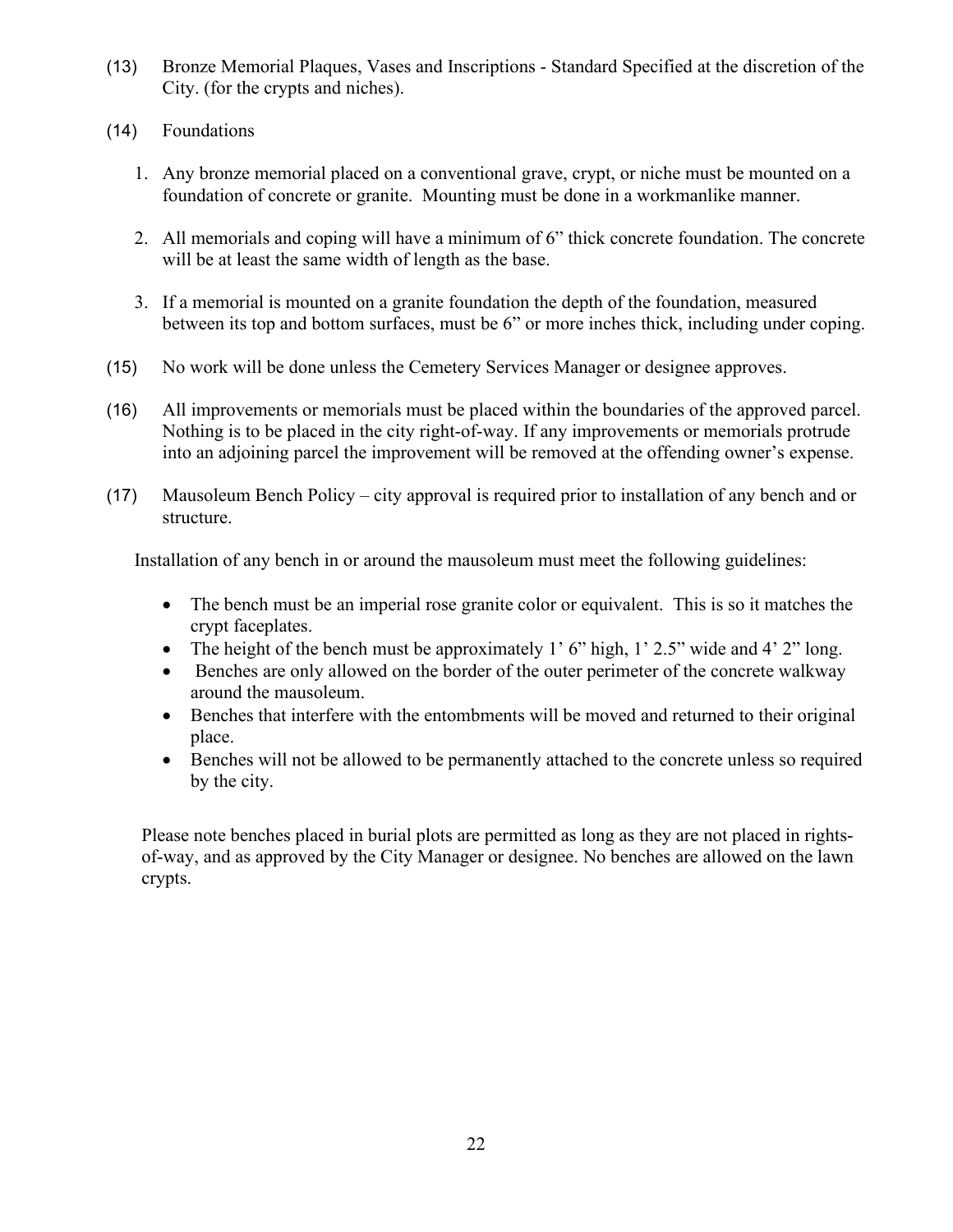# <span id="page-24-0"></span>**XIV. FLOWERS, ORNAMENTS, PLANTS, BASKETS/RECEPTACLES/FLAGS/ETC.**

- (1) Flowers, potted plants, baskets, designs, and frames shall be removable from graves, crypts, niches, lawn crypts, cremation spaces, private mausoleum or plots at any time at the discretion of the City Manager or designee.
- (2) The City is not responsible for floral pieces, baskets, frames, or receptacles in or to which flowers are placed or attached.
- (3) The City may remove any flower, weed, shrub, tree or plant of any kind if the City Manager or designee determines it is unsightly, diseased, or detracts from the dignity or appearance of the Cemetery or which interferes with the care of the burial plots.
- (4) Holders containing flowers or other decorations will be removed as soon as the flowers fade, wither, or become unsightly. The right is reserved by the City Manager or designee to make such removal.
- (5) Symbols of faith, hope and love, as well as religious symbols, and emblems of fraternal and military organizations may be used.
- (6) Flags may be displayed on graves, cremation spaces, or private mausoleum if approved by the City Manager or designee in accordance with accepted customs and regulations for displaying of flags. Flags may be displayed in lawn crypts, mausoleum crypts and niches only in approved receptacles (such as vases) for use. Flags in burial areas may not exceed 2 feet in height.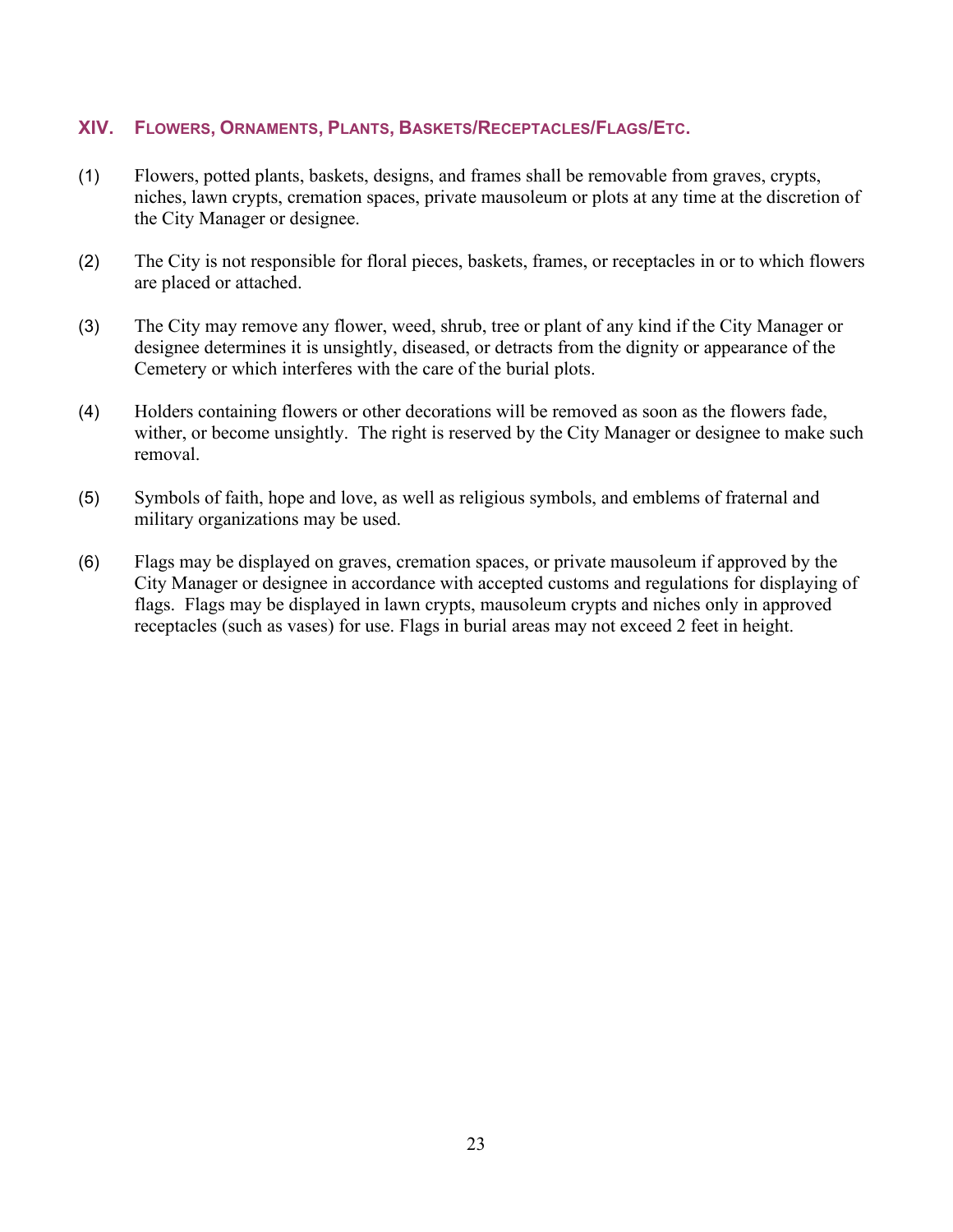# <span id="page-25-0"></span>**XV. PEDESTRIAN AND VEHICULAR RULES**

- (1) No person will be allowed to enter the Cemetery except through regular entrances maintained for the public for such purpose.
- (2) No person shall loiter in the Cemetery.
- (3) No person shall park any automobile or any vehicle so as to obstruct any Cemetery driveway, and no person shall drive or park any automobile or other vehicle on any burial plot.
- (4) The speed limit for automobiles is limited to ten miles per hour.
- (5) Vehicles are not permitted to make a "U" turn upon roads, but must go around the section.
- (6) Visitors upon foot have the primary use of the roads, and all vehicle drivers are required to observe this right by careful driving and a strict adherence to the rules.
- (7) Funeral Directors will be held responsible for the actions of all drivers and other funeral employees within the Cemetery.
- (8) Funeral processions must obey the traffic rules the same as individual drivers.
- (9) Any driver who runs any vehicle upon Cemetery lawns, across gutters or anywhere else where damage results there from, shall be required to make good such damage.
- (10) The sounding of horns, sirens, or other automobile signals within the Cemetery is prohibited.
- (11) No bicycles, skateboards, scooters, motorized devices, roller skates, roller blades or motorcycles shall be admitted to the Cemetery except such as may be in attendance at funerals or on business.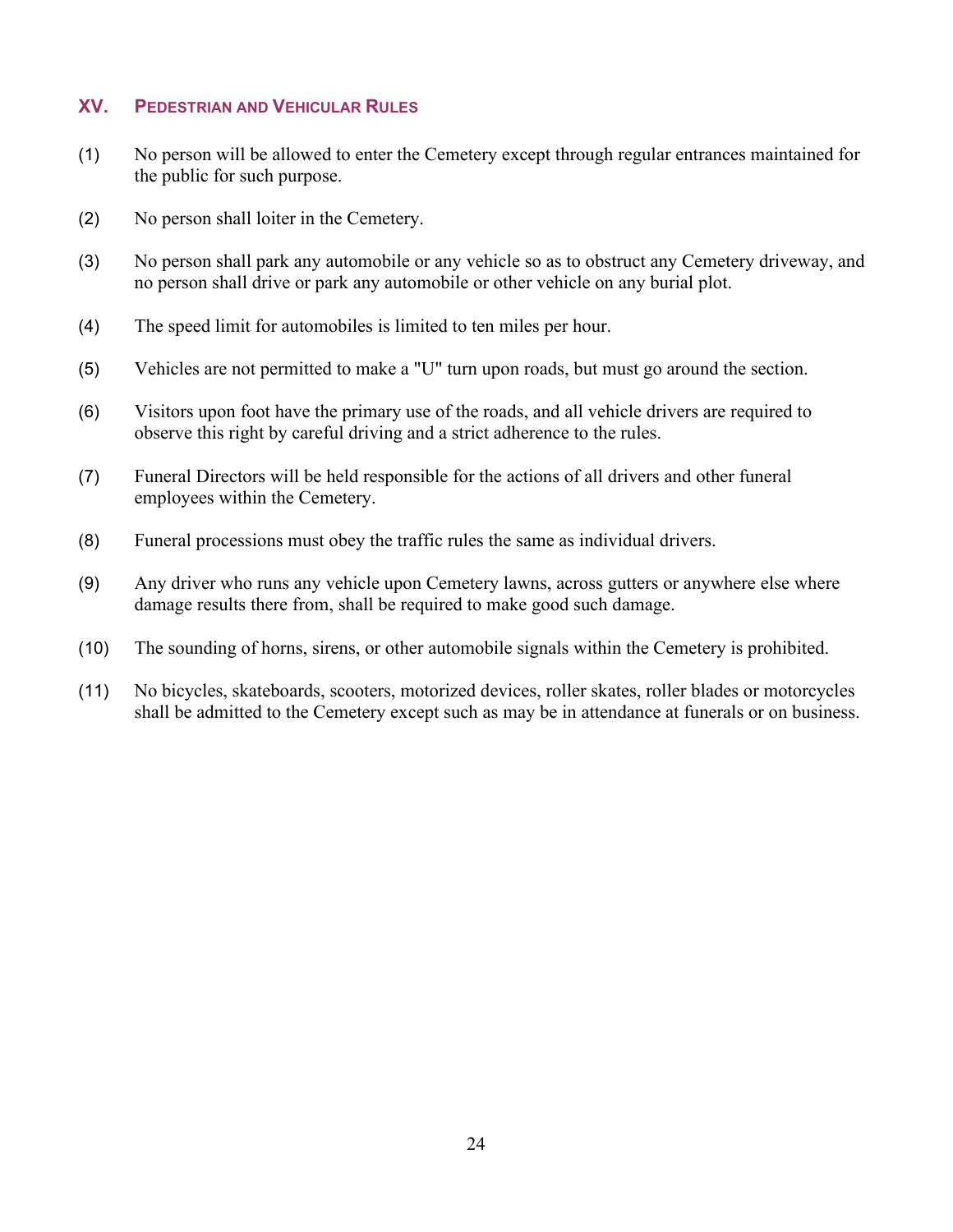# <span id="page-26-0"></span>**XVI. PEDDLING OR SOLICITING**

(1) Peddling of flowers or plants, plot improvements, or soliciting the sale of any commodity, by agents or individuals other than employees of the City, are positively prohibited within the confines of the Cemetery.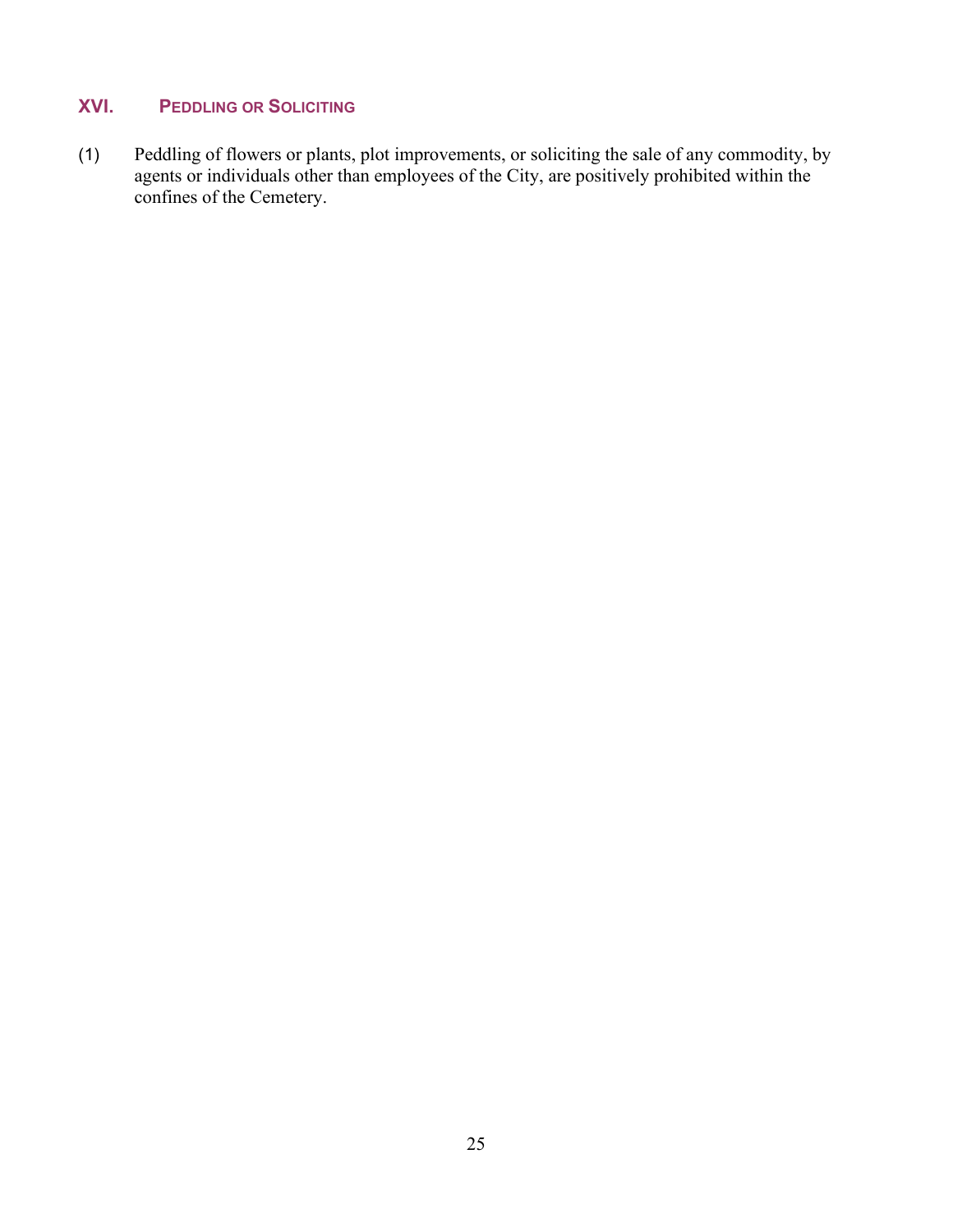#### <span id="page-27-0"></span>**XVII. GENERAL SUPERVISION OF THE CEMETERY**

- (1) The City Manager or designee shall be in charge of the Cemetery grounds and said employees.
- (2) No one shall be allowed to enter the cemetery unless on cemetery business.
- (3) All funerals, on reaching the Cemetery, shall be under the supervision of the City Manager or designee.
- (4) The City Manager or designee shall have power to prevent improper assemblies in the Cemetery.
- (5) No bands are allowed to enter cemeteries without permission from the City.
- (6) Children must be accompanied by an adult, who will be responsible for their conduct.
- (7) No person shall be permitted to sit, lie, or lounge on the grass.
- (8) No loud talking shall be permitted on Cemetery grounds within hearing distance of funeral services.
- (9) No firearms shall be permitted except for ceremonial purposes or unless specifically authorized by the City Manager or designee.
- (10) Hunting and fishing are prohibited in the Cemetery.
- (11) Any person found on the grounds in open violation of these rules in the daytime or for any reason at night, shall be considered a trespasser.
- (12) No signs, notices or advertisements of any kind shall be allowed unless authorized by the City Manager or designee.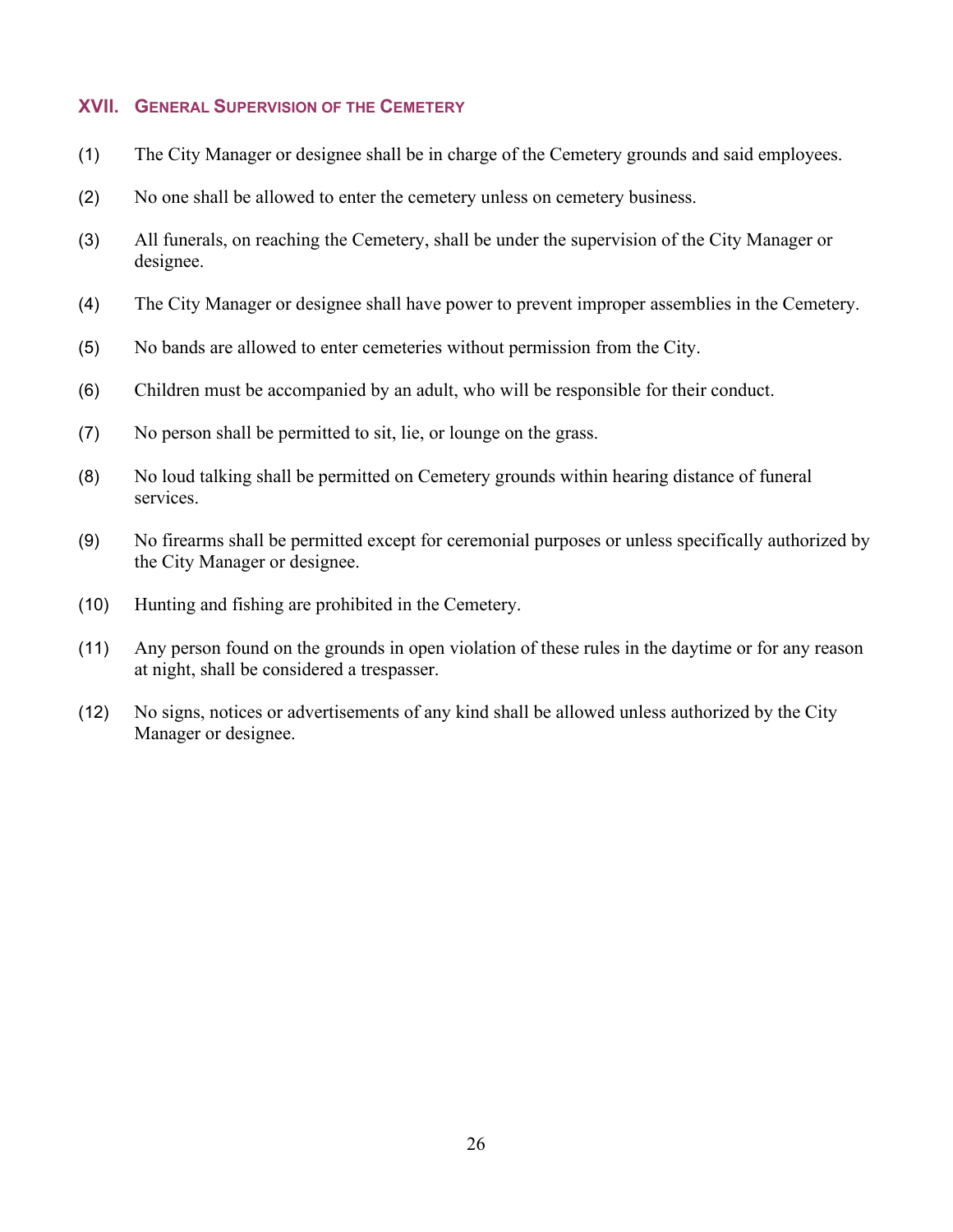# <span id="page-28-0"></span>**XVIII. PLOT & LAWN CRYPT PRICE LIST FEE SCHEDULE:**

These fees include right of interment, staking of burial space, and observing placement of monuments, markers and coping on weekdays.

| <b>PLOT &amp; LAWN CRYPT PRICE LIST</b>                                                      |                  |  |  |
|----------------------------------------------------------------------------------------------|------------------|--|--|
| Burial Space – In-ground Infant Space $(4' \times 2')$<br>Also includes opening/closing fees | \$200.00         |  |  |
| Burial Space – In-ground Single                                                              | \$1,500.00       |  |  |
| <b>Cremation Space</b>                                                                       | \$420.00         |  |  |
| Lawn Crypts – Single<br>Includes vault                                                       | \$3600.00        |  |  |
| <b>Lawn Crypts – Double</b><br>Includes vault                                                | \$5900.00        |  |  |
| <b>Private Mausoleum Space (standard 16 x 16)</b>                                            | To be determined |  |  |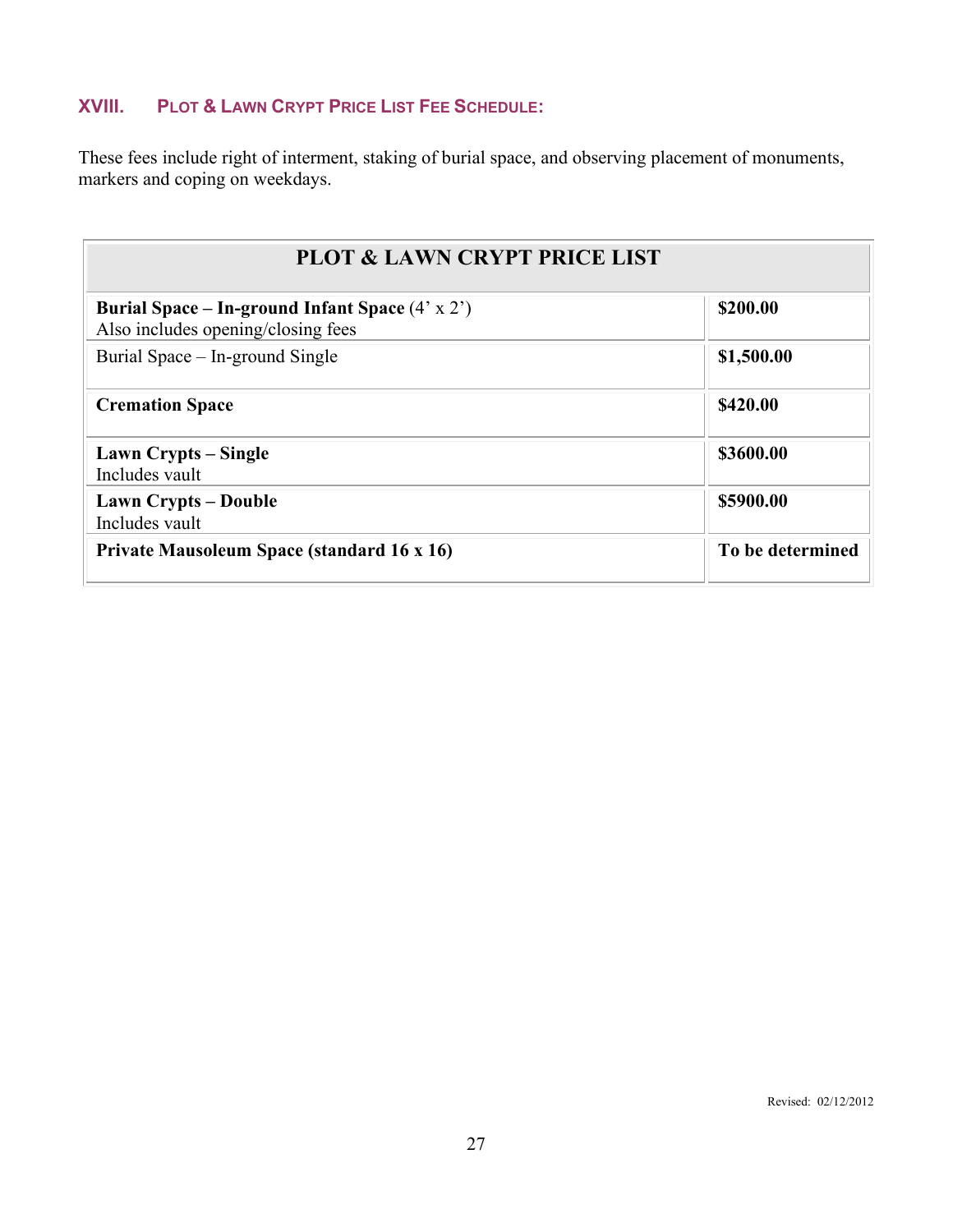<span id="page-29-0"></span> $\overline{\phantom{a}}$ 

|               | <b>MAUSOLEUM CRYPT</b><br><b>PRICE LIST</b>                                                     |         |   |                                    |         |  |
|---------------|-------------------------------------------------------------------------------------------------|---------|---|------------------------------------|---------|--|
|               | Building 1 – Chapel Side<br><b>Building 1-Garden Side</b><br><b>Building 2 - Garden of Love</b> |         |   |                                    |         |  |
|               | Deluxe Companion<br>(Double Depth)                                                              | Single  |   | Deluxe Companion<br>(Double Depth) | Single  |  |
| $\mathbf{F}$  | \$5,472                                                                                         | \$3,456 | F | \$7,200                            | \$4,320 |  |
| E             | \$5,760                                                                                         | \$3,744 | E | \$7,776                            | \$4,608 |  |
| D             | \$6,336                                                                                         | \$4,032 | D | \$8,640                            | \$4,896 |  |
| $\mathcal{C}$ | \$6,912                                                                                         | \$4,608 |   | \$9,216                            | \$5,472 |  |
| B             | \$6.912                                                                                         | \$4,608 | B | \$9,216                            | \$5,472 |  |
| A             | \$6,336                                                                                         | \$4,032 | A | \$8,640                            | \$4,896 |  |

|              | Building $1 - St.$ Theodore<br><b>Building 2 – Lakeview</b> |  |  |  |
|--------------|-------------------------------------------------------------|--|--|--|
|              | Single                                                      |  |  |  |
| F            | \$3,744                                                     |  |  |  |
| E            | \$4,032                                                     |  |  |  |
| D            | \$4,320                                                     |  |  |  |
| $\mathsf{C}$ | \$4,896                                                     |  |  |  |
| B            | \$4,896                                                     |  |  |  |
|              | \$4,320                                                     |  |  |  |

| <b>Building 1 - Garden of Resurrection</b><br><b>Building 2 - Madonna</b> |         |                | Building $2$ – Chapel of Time |
|---------------------------------------------------------------------------|---------|----------------|-------------------------------|
|                                                                           | Single  |                | Single                        |
| $\mathbf{F}$                                                              | \$3,024 | F              | \$4,320                       |
| E                                                                         | \$3,312 | E              | \$4,608                       |
| D                                                                         | \$3,600 | D              | \$4,896                       |
| $\mathcal{C}$                                                             | \$4,176 | $\overline{C}$ | \$5,472                       |
| B                                                                         | \$4,176 | B              | \$5,472                       |
| A                                                                         | \$3,600 | A              | \$4,896                       |

Nameplates not included in price of crypt - tax charged on price of nameplate

- Single Name Plate:  $$386.92 + 7\%$  sales tax  $(\$27.08) = $414.00$ 

- Companion Name Plate:  $$526.17 + 7\%$  sales tax  $($36.83) = $563.00$ 

- Bronze Vase (Extra):  $$154.21 + 7\%$  sales tax  $($10.79) = $165.00$ 

Note: Pricing for nameplates, vases and inscriptions are subject to market fluctuation, priced may be increased based on increase costs without notice. Revised: 09/01/14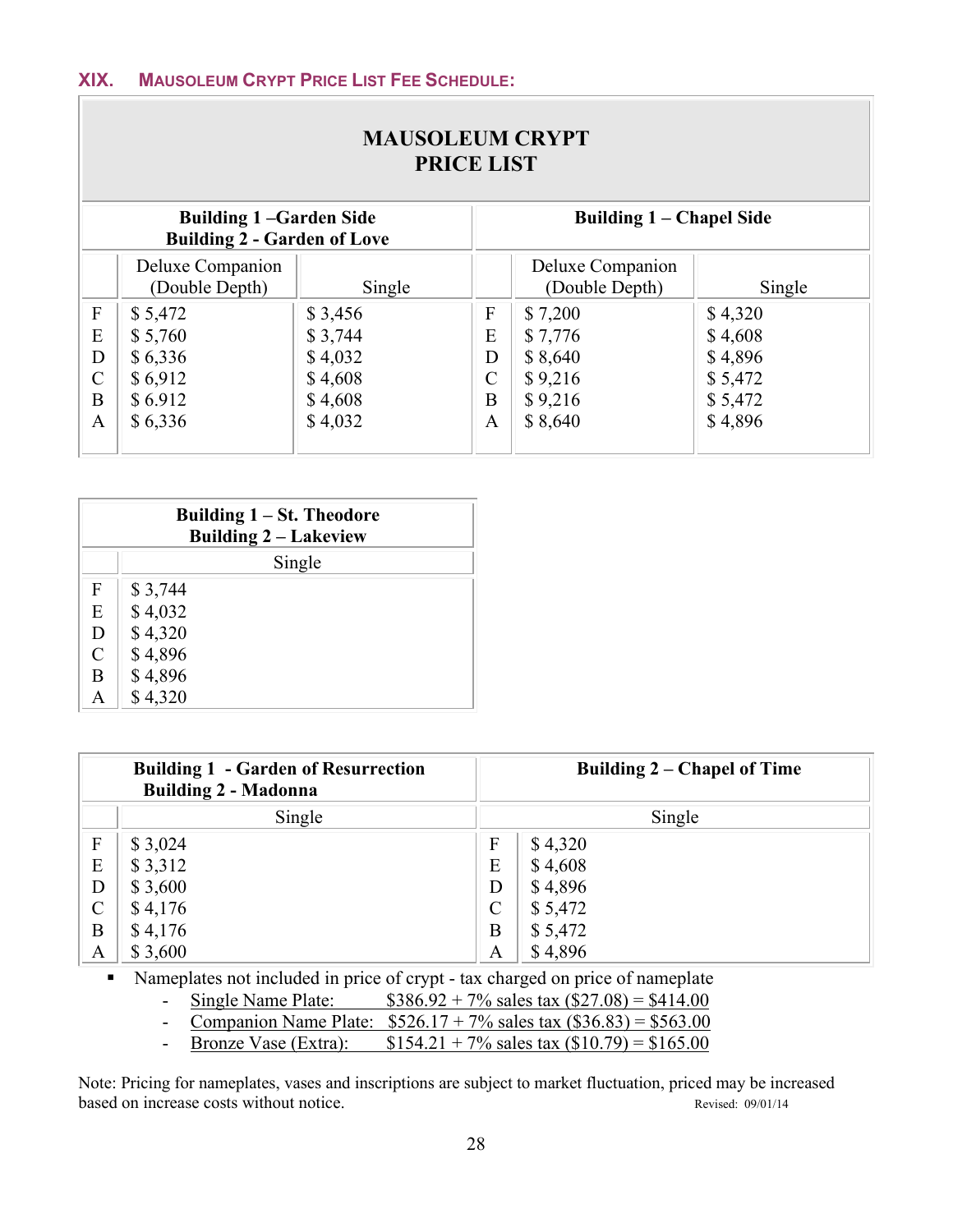<span id="page-30-0"></span>Γ

|              | <b>MAUSOLEUM NICHE</b><br><b>PRICE LIST</b> |                |                                   |  |  |  |
|--------------|---------------------------------------------|----------------|-----------------------------------|--|--|--|
|              | Building $1$ – Unit 1 & 2 Garden            |                | Building 1 – Unit 3 Chapel        |  |  |  |
|              | Building 2 – Unit A & B Garden              |                | <b>Building 2 – Unit C Chapel</b> |  |  |  |
| M            | \$689.00                                    | M              | $\mathbb{S}$<br>995.00            |  |  |  |
| L            | \$689.00                                    | L              | $\mathbb{S}$<br>995.00            |  |  |  |
| K            | \$689.00                                    | $\bf K$        | $\mathbb{S}$<br>995.00            |  |  |  |
| J            | \$689.00                                    | J              | $\mathbb{S}$<br>995.00            |  |  |  |
| H            | \$689.00                                    | H              | $\mathbb{S}$<br>995.00            |  |  |  |
| G            | \$689.00                                    | G              | \$<br>995.00                      |  |  |  |
| $\mathbf F$  | \$847.00                                    | $\overline{F}$ | \$1495.00                         |  |  |  |
| E            | \$847.00                                    | E              | \$1495.00                         |  |  |  |
| D            | \$847.00                                    | D              | \$1495.00                         |  |  |  |
| $\mathbf C$  | \$847.00                                    | $\mathcal{C}$  | \$1495.00                         |  |  |  |
| $\bf{B}$     | \$847.00                                    | B              | \$1495.00                         |  |  |  |
| $\mathbf{A}$ | \$847.00                                    | A              | \$1495.00                         |  |  |  |

- Name plates not included in price of Niche tax charged on price of name plate
	- Niche Name Plate:  $$194.39 + 7\%$  sales tax  $$13.61) = $208.00$
	- Single Name Plate:  $$386.92 + 7\%$  sales tax  $($27.08) = $414.00$
	- Companion Name Plate  $$526.17 + 7\%$  sales tax  $($36.83) = $563.00$
	- Bronze Vase (Extra):  $$154.21 + 7\%$  sales tax (\$10.79) = \$165.00

Plaques and lettering design must be approved by city manager or designee

Note: Pricing for nameplates, vases and inscriptions are subject to market fluctuation, priced may be increased based on increase costs without notice.

┑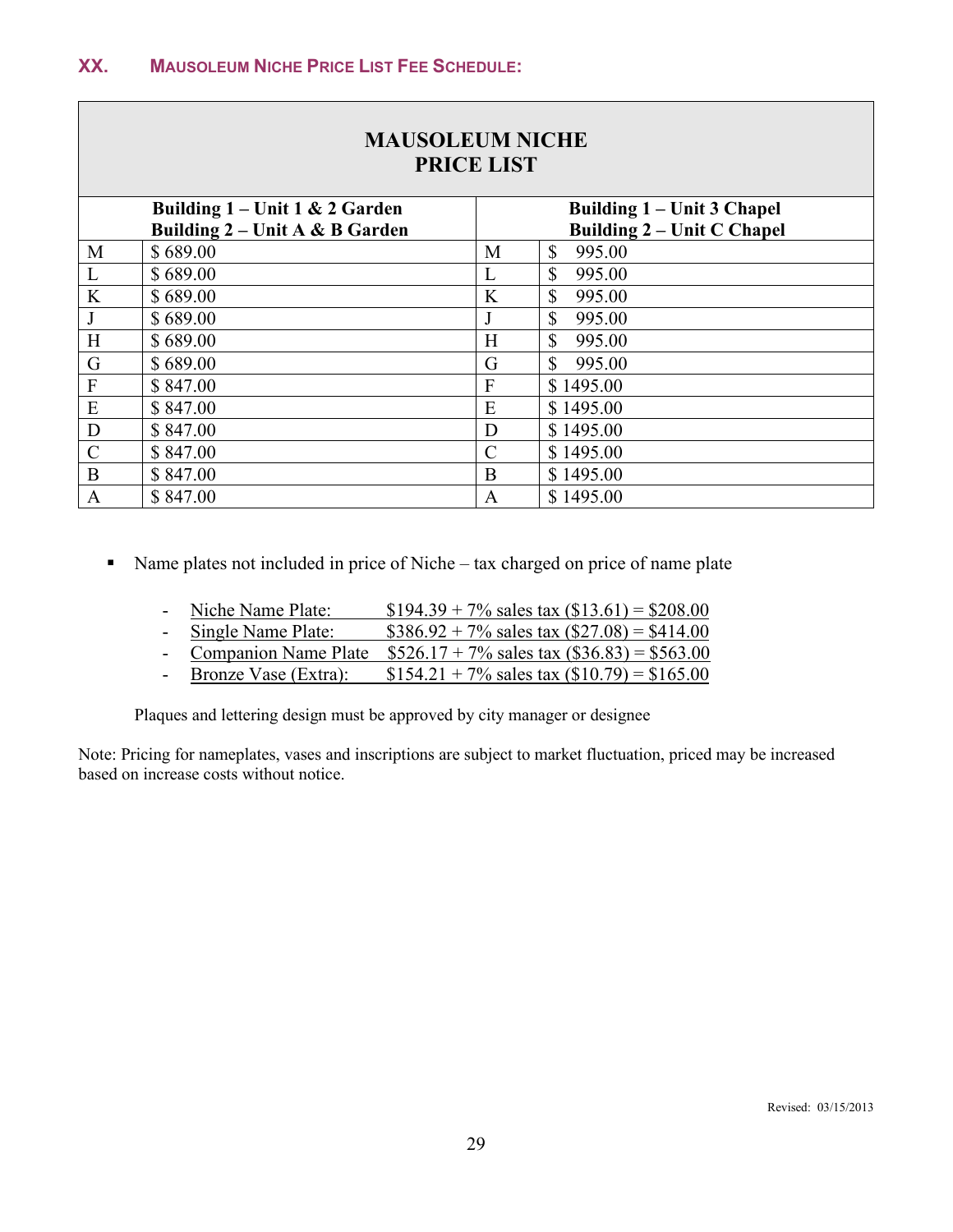# **COLUMBARIUM PRICE**

<span id="page-31-1"></span><span id="page-31-0"></span>Per Niche \$1495 Inscription Design: Inscription design must be approved by city manager or designee.

 $\blacksquare$  Inscription on columbarium face plates – one name-pricing based on market two names-pricing based on market

Symbol: as approved by cemetery manager - pricing based on market and requested design

- Initial Engraving(includes up to two decedents):  $$250.00 + 7\%$  sales tax  $($17.50) = $267.50$
- Follow-up Inscription for Second Decedent:  $$185.00 + 7\%$  sales tax  $($12.95) = $197.95$
- Inscription to add Year of Death:  $$110.00 + 7\%$  sale tax  $($7.70) = $117.70$

Note: Pricing for nameplates, vases and inscriptions are subject to market fluctuation, prices may be increased based on increased costs without notice.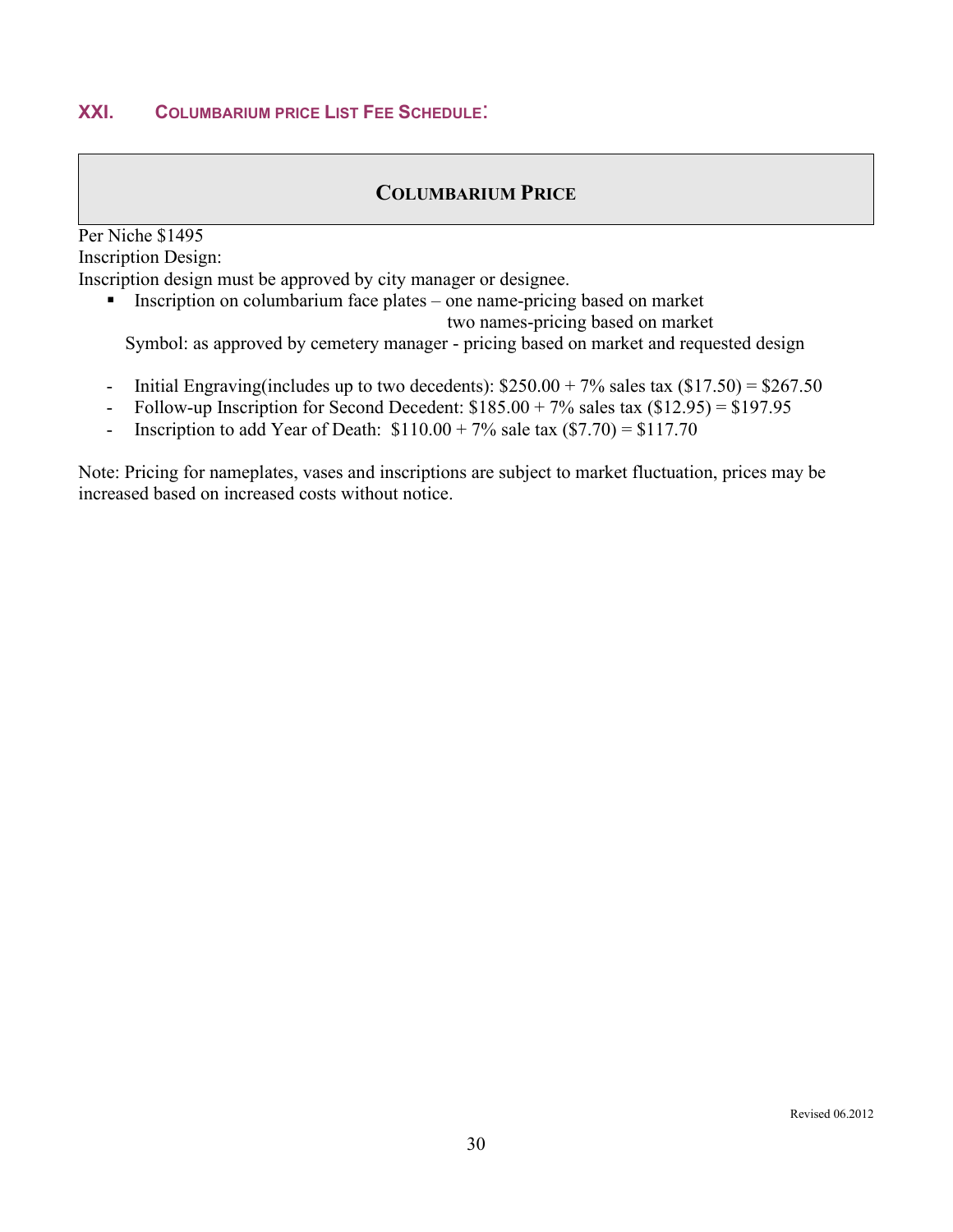# <span id="page-32-0"></span>**XXII. SERVICE PRICE LIST FEE SCHEDULE (OTHER CHARGES):**

**PLEASE NOTE: The City may at any time, with or without notice, increase opening/closing fees and other charges on this fee schedule when deemed necessary.**

**Prices are based on a weekday service. For Saturday, Sunday and holiday services, premium fees will apply.** 

| <b>SERVICES PRICE LIST</b>                                                                                                                                                                     |              |  |  |
|------------------------------------------------------------------------------------------------------------------------------------------------------------------------------------------------|--------------|--|--|
| <b>Cremation Space Service with Set-up</b>                                                                                                                                                     | <b>\$900</b> |  |  |
| Includes: interring cremains, opening/closing, set-up of tent, chairs and lectern.                                                                                                             |              |  |  |
| <b>Cremation Space Service without Set-up</b>                                                                                                                                                  | \$300        |  |  |
| Includes: interring cremains and opening/closing.                                                                                                                                              |              |  |  |
| <b>Cremation Scattering Garden Service with Set-up</b>                                                                                                                                         | <b>\$900</b> |  |  |
| Includes: witnessing of scattering of cremains, set-up of tent, chairs and lectern.                                                                                                            |              |  |  |
| <b>Cremation Scattering Garden Service without Set-up</b><br>Includes: witnessing of scattering of cremains.                                                                                   | \$300        |  |  |
| Disentombment Fee - Crypt                                                                                                                                                                      | \$540        |  |  |
| Call Cemetery for pricing - pricing starts at \$540                                                                                                                                            |              |  |  |
| <b>Disentombment Fee - Niche</b>                                                                                                                                                               | \$300        |  |  |
|                                                                                                                                                                                                |              |  |  |
| Disentombment/Re-entombment Fee Crypt (within Cycadia Cemetery)                                                                                                                                | <b>\$810</b> |  |  |
| Call Cemetery for pricing - pricing starts at \$810                                                                                                                                            |              |  |  |
| Disentombment/Re-entombment Fee Niche (within Cycadia Cemetery)                                                                                                                                | <b>\$450</b> |  |  |
|                                                                                                                                                                                                |              |  |  |
| <b>Disinterment Fee</b>                                                                                                                                                                        | \$954        |  |  |
| Call Cemetery for pricing - pricing starts at \$954                                                                                                                                            |              |  |  |
| Disinterment/Reinterment Fee (within Cycadia Cemetery)                                                                                                                                         | \$1,554      |  |  |
| Call Cemetery for pricing - pricing starts at \$1,554                                                                                                                                          |              |  |  |
| <b>In-ground Burial Service with Set-up</b>                                                                                                                                                    | \$1,194      |  |  |
| Includes: opening/closing, set-up of tent, chairs and lectern.                                                                                                                                 |              |  |  |
| <b>In-ground Burial Service without Set-up</b>                                                                                                                                                 | \$1,074      |  |  |
| Includes: opening/closing.<br><b>In-ground Burial Service - Infant Graves</b>                                                                                                                  |              |  |  |
| Includes: grave space and opening/closing.                                                                                                                                                     | \$200        |  |  |
| <b>In-ground Burial Service - Infant Graves with Set-up</b>                                                                                                                                    | \$825        |  |  |
| Includes: set-up of tent, chairs and lectern.                                                                                                                                                  |              |  |  |
| <b>Lawn Crypt Plots with Set-up</b>                                                                                                                                                            | \$1,194      |  |  |
| Includes: opening/closing, set-up of tent, chairs and lectern.                                                                                                                                 |              |  |  |
| <b>Lawn Crypt Plots without Set-up</b>                                                                                                                                                         | \$1,074      |  |  |
| Includes: opening/closing.                                                                                                                                                                     |              |  |  |
| <b>Mausoleum Crypt Entombment</b>                                                                                                                                                              | \$540        |  |  |
| Includes: opening/closing, set-up chairs and lectern.                                                                                                                                          |              |  |  |
| <b>Mausoleum/Columbarium Niche Inurnment</b>                                                                                                                                                   | \$395        |  |  |
| Includes: opening/closing, set-up chairs, and lectern.                                                                                                                                         |              |  |  |
|                                                                                                                                                                                                |              |  |  |
| No Burial Service – Set-up Only                                                                                                                                                                | \$720        |  |  |
| Includes: set-up of tent, chairs and lectern.                                                                                                                                                  |              |  |  |
| <b>Private Mausoleum</b> – Customer or funeral director must arrange for opening/closing services. City must                                                                                   | \$300        |  |  |
| pre-approve company before services are provided. Includes: City paperwork processing and witnessing.                                                                                          |              |  |  |
| <b>Second Right of Interment</b>                                                                                                                                                               | \$865        |  |  |
| Includes: interring cremainswitnessing of interment, set-up of tent, chairs and lectern.<br><b>Second Right of Interment without Set-up</b> $-$ Includes interring cremains $\&$ witnessing of |              |  |  |
| interment                                                                                                                                                                                      | \$240        |  |  |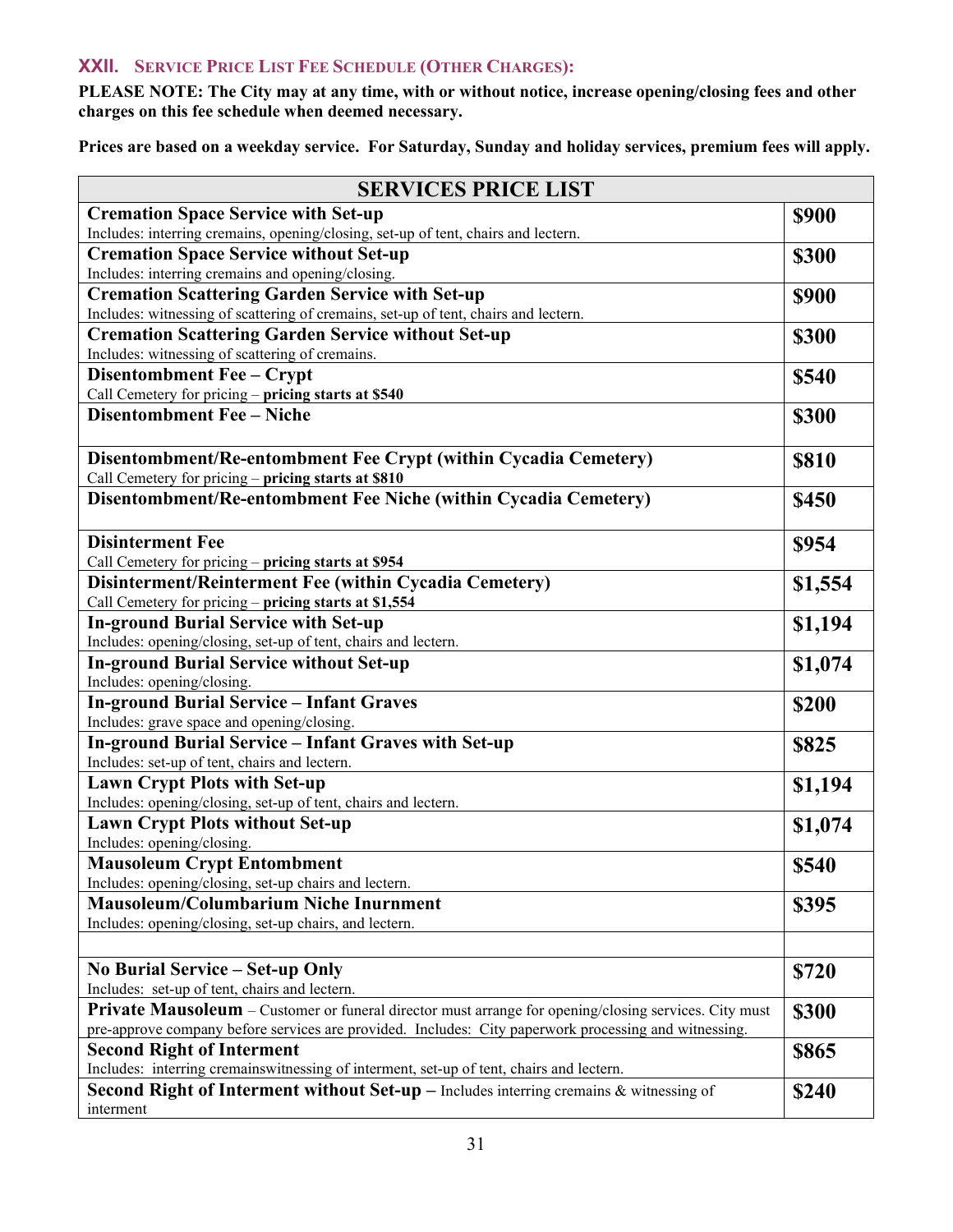# **SERVICE PRICE LIST FEE SCHEDULE (OTHER CHARGES) CONTINUED**

#### **PLEASE NOTE: The City may at any time, with or without notice, increase opening/closing fees and other charges on this fee schedule when deemed necessary**

#### **Premium Fees:**

A premium shall be charged for each and every service provided on Saturdays, Sundays or Holidays including staking, observing placement of monuments, markers, coping and opening/closing services. The premium fee shall be assessed as follows in addition to other applicable fees:

- **Saturdays: \$ 500.00**
- **Sundays: \$550.00**
- **Holidays: \$ 600.00**

(City Holidays: New Years Day, Epiphany Day, Martin Luther King Jr., President's Day, Memorial Day, Independence Day, Labor Day, Veteran's Day, Thanksgiving Day, Day after Thanksgiving, Christmas Eve (1/2 Day), Christmas Day – please note: City holiday's may not be observed on the actual date of the holiday)

**There will be no services scheduled on Thanksgiving, Christmas or Easter.**

#### **Transferring/Recording Fees:**

# **Document preparation: \$10.00 (each document)**

(Transferring inheritance and other rights of ownership in Cycadia Cemetery)

#### **Recording processing: \$15.00 (when deemed necessary)**

**Temporary Entombment Fees: Crypt: \$450.00 + \$31.50 Sales Tax = \$481.50 Crypt: \$250.00 + \$17.50 Sales Tax = \$267.50**

#### **Other Fees:**

| Extra tent cover $\&$ chairs (if needed) per row of five (5) chairs, in addition to set-up fee: | $\frac{1}{2}$ \$125.00 |
|-------------------------------------------------------------------------------------------------|------------------------|
| Less than 24 hours notice surcharge:                                                            | \$120.00               |
| Early Services (Arrival before 9:00 a.m.):                                                      | 60.00                  |
| Late Services (Closure of grave after 4:00 p.m.):                                               | 60.00                  |
| Removal and replacement (if possible) of shrubs, chips, or trees: (Includes removal of          | \$150.00               |
| concrete, but no replacement). Call Cemetery for pricing – pricing starts at \$150              |                        |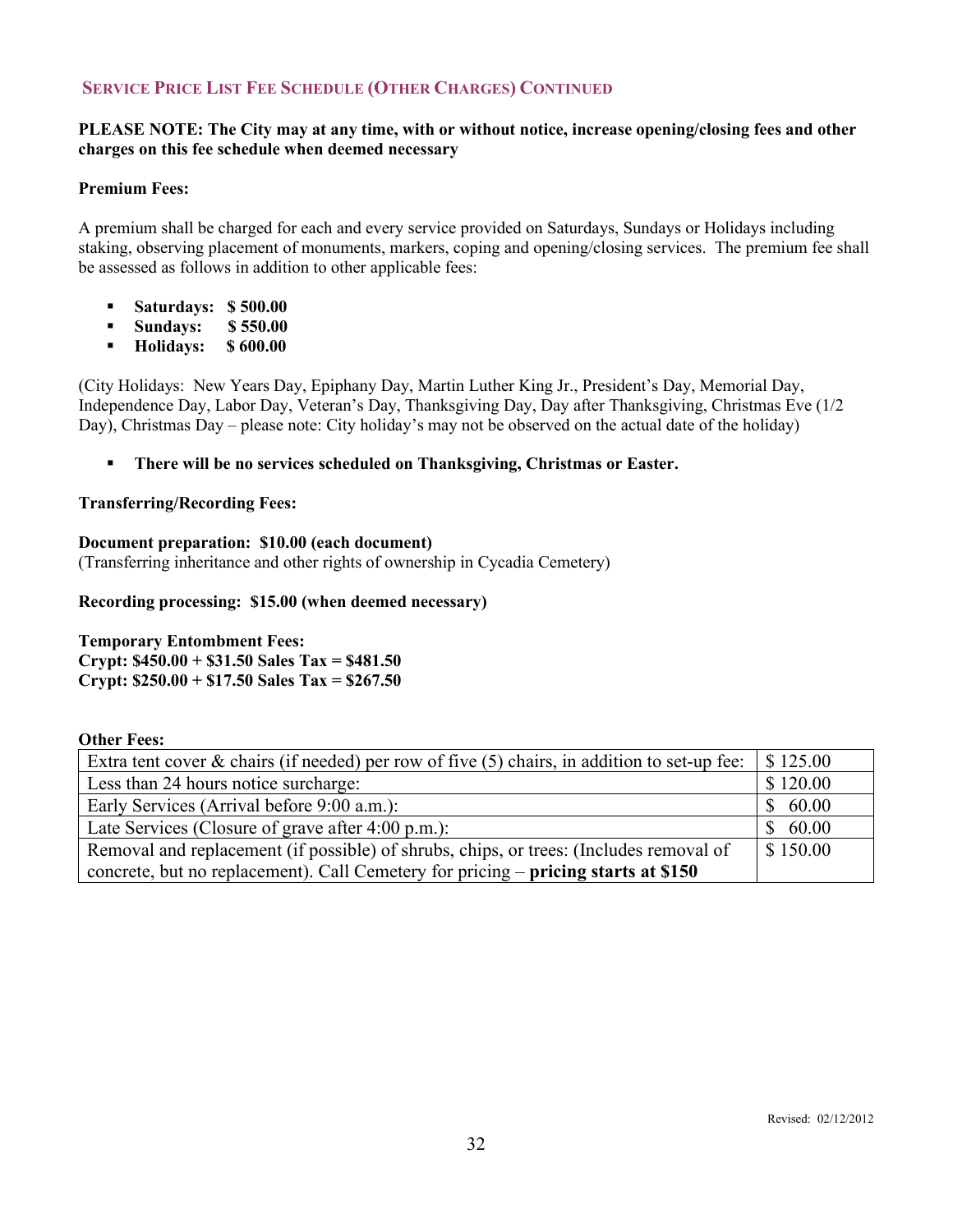

**City Clerk's Office (Approved Ownership and Deceased Location Only)** Approval Date: \_\_\_\_\_\_\_\_\_\_\_\_\_\_\_\_\_\_\_\_\_\_\_\_\_ Approved By: \_\_\_\_\_\_\_\_\_\_\_\_\_\_\_\_\_\_\_\_\_\_\_\_\_ Comments:

\_\_\_\_\_\_\_\_\_\_\_\_\_\_\_\_\_\_\_\_\_\_\_\_\_\_\_\_\_\_\_\_\_\_\_\_\_

# **City of Tarpon Springs, Florida**

CITY CLERK & COLLECTOR

# **MONUMENT/PLOT IMPROVEMENT REQUEST FORM Cycadia Cemetery & Mausoleum**

# **City Clerk's Office and Cemetery Office must approve request prior to any monument installation or improvements.**

|                               |  |  |                                                                                                                                                                                                                               | _Level:__________Crypt/Niche:________Double/Single:_______ |  |
|-------------------------------|--|--|-------------------------------------------------------------------------------------------------------------------------------------------------------------------------------------------------------------------------------|------------------------------------------------------------|--|
| <b>Building: Example 2018</b> |  |  | Lawn Crypt(s): New York Crypt Control of the Case of the Control of the Control of the Control of the Control of the Control of the Control of the Control of the Control of the Control of the Control of the Control of the | Double/Singe:                                              |  |

**\*\*Please provide a clear neat drawing of the improvements including the dimensions and placement on the plot/Crypt/Niche/Lawn Crypt\*\***

| Cemetery Office (Approved Design/Layout Only)<br>Approval Date:<br>Approved By:<br>Comments: |  |
|----------------------------------------------------------------------------------------------|--|
| Revised 11/2021                                                                              |  |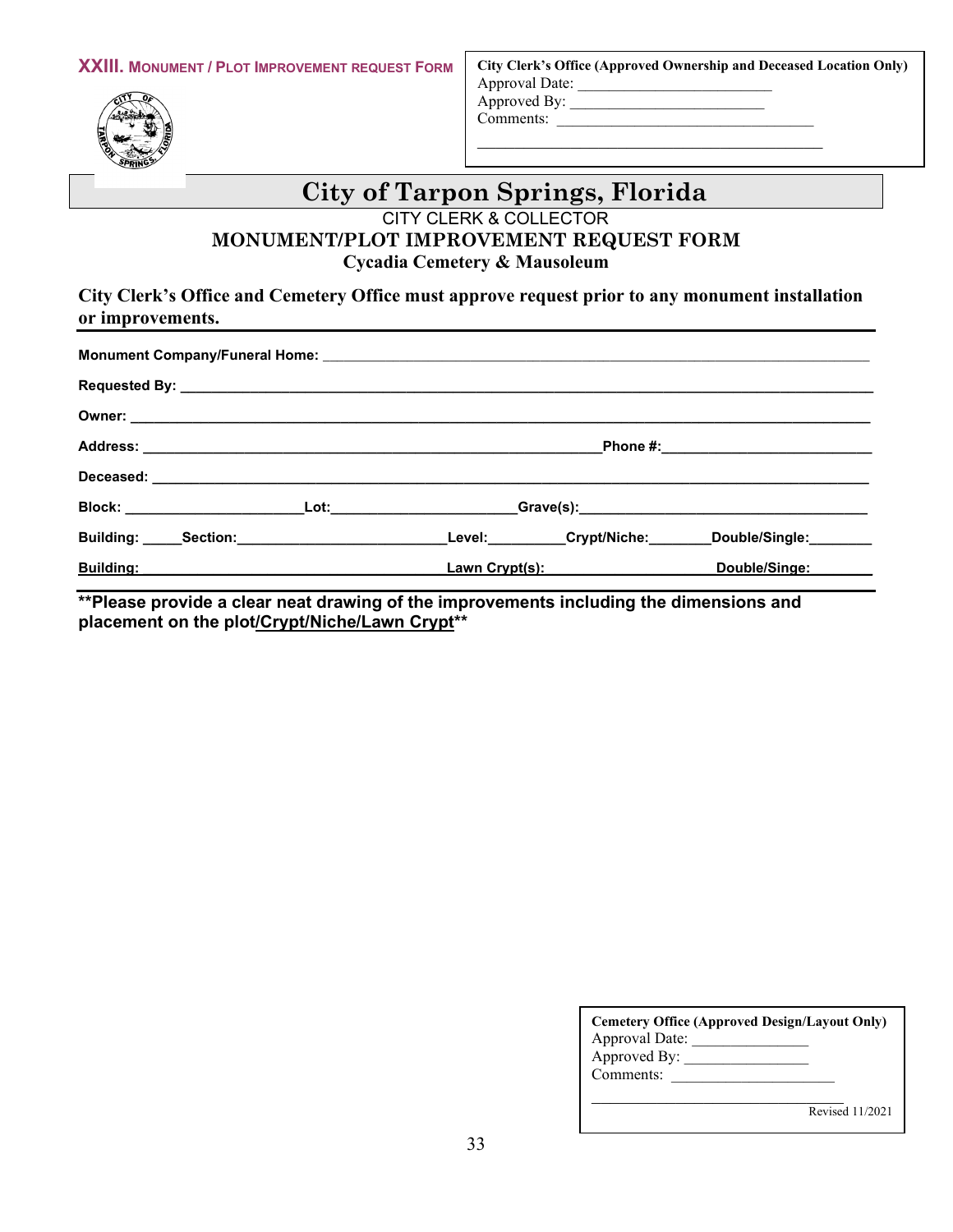**(Non-owner(s) \*\*Please provide a clear neat drawing of the improvements including the dimensions, placement on the plot/Crypt/Niche/Lawn Crypt including chosen inscription from what is allowed which includes: name, date of birth, date of death, birth place or city where the decedent is from. No other inscriptions are allowed see section XIII. Monuments, Memorials, Markers and Benches of the Cycadia Cemetery Rules and Regulations.**

| <b>Cemetery Office (Approved Design/Layout Only)</b><br>Approval Date:<br>Approved By:<br>Comments: |                 |
|-----------------------------------------------------------------------------------------------------|-----------------|
|                                                                                                     | Revised 11/2021 |

#### **\*\*\*\*OFFICE INFORMATION\*\*\*\***

**FINAL APPROVAL**: **(Valid only when all blanks are completed)** All work must be initialed by both the monument company Representative and the Cemetery Representative

Date:

Cemetery Sexton: \_\_\_\_\_\_\_\_\_\_\_\_\_\_\_\_\_\_\_\_\_\_\_\_\_\_

Monument Company Rep:

|  | 1                       |
|--|-------------------------|
|  | $\overline{\mathbf{c}}$ |
|  | 3                       |
|  | 4                       |
|  | 5                       |

1. Ground Preparation/Foundation Form

2. Verify Concrete Foundation (Installation of coping/base)

- 3. Installing of Headstone/Structures
- 4. Final Inspection/Cleanup
- 5. Installed Plaque/Vase